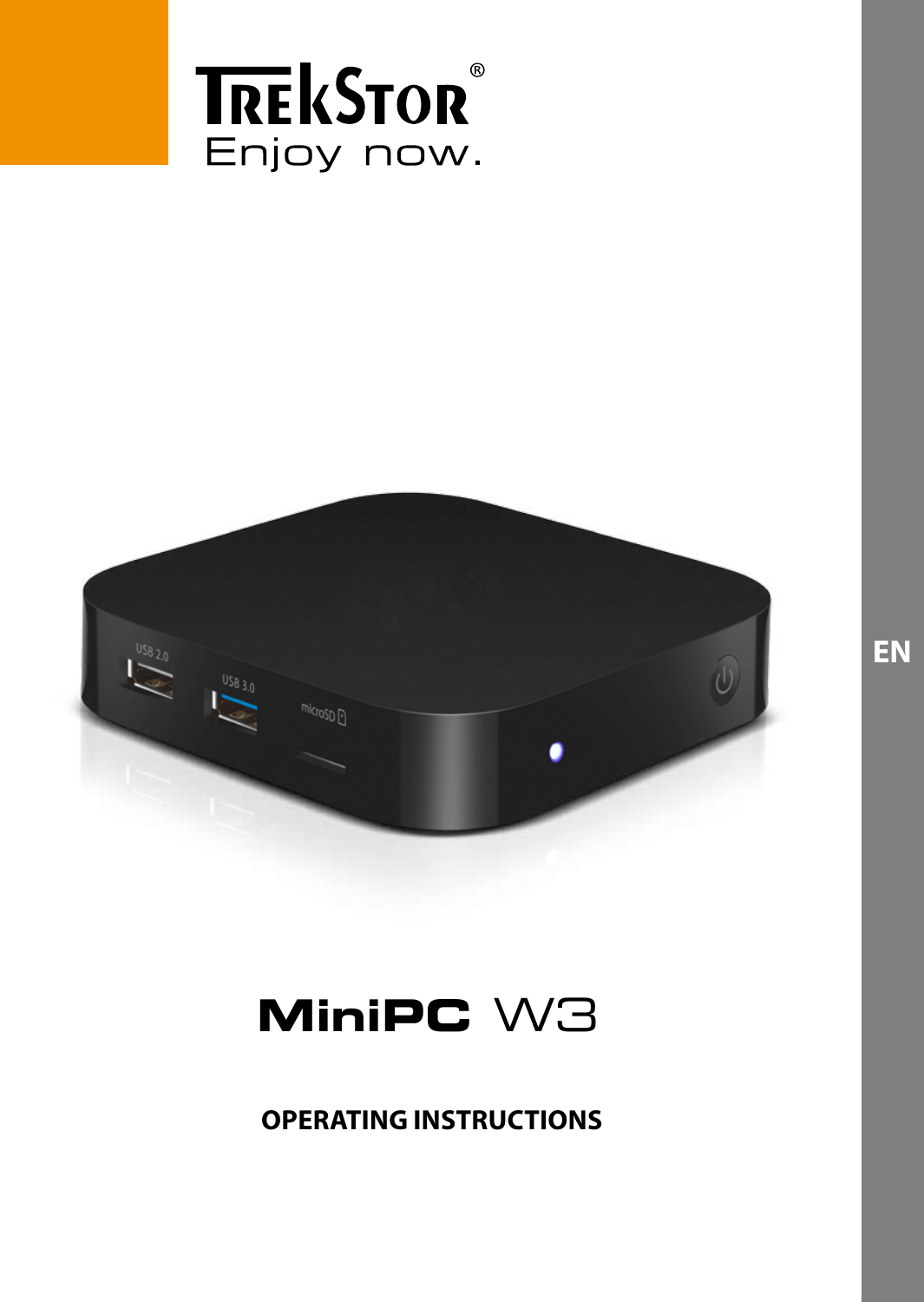# Contents

| 1) |                                                            |   |
|----|------------------------------------------------------------|---|
| 2) |                                                            | 5 |
|    |                                                            |   |
|    |                                                            |   |
|    |                                                            |   |
|    |                                                            |   |
| 3) |                                                            |   |
| 4) |                                                            |   |
| 5) |                                                            |   |
| 6) |                                                            |   |
|    |                                                            |   |
|    |                                                            |   |
|    |                                                            |   |
| 7) |                                                            |   |
| 8) |                                                            |   |
|    |                                                            |   |
|    |                                                            |   |
|    | Navigating / selecting an element in the Start menu  16    |   |
|    |                                                            |   |
| 9) |                                                            |   |
|    | 10) Connect the MiniPC with a network/the Internet  17     |   |
|    |                                                            |   |
|    | Connecting to a network/the Internet via a cable (LAN)  18 |   |
|    | 11) Downloading applications from the Windows Store  18    |   |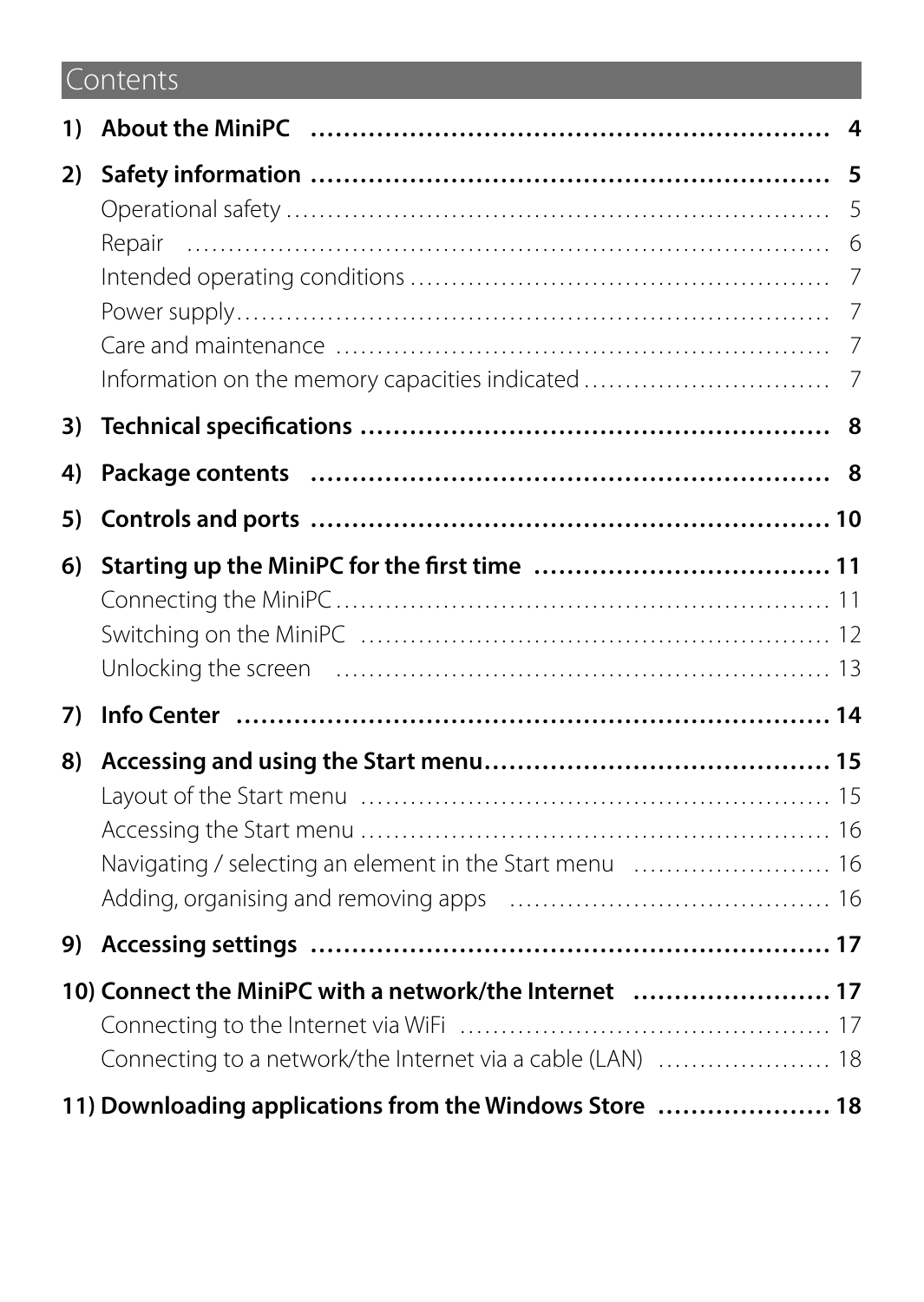| 12) Transferring files between the MiniPC and other devices  19                                                                   |  |
|-----------------------------------------------------------------------------------------------------------------------------------|--|
|                                                                                                                                   |  |
| Transferring files between the MiniPC and another PC 20<br>Transferring files between the MiniPC and a tablet or mobile phone  21 |  |
|                                                                                                                                   |  |
|                                                                                                                                   |  |
|                                                                                                                                   |  |
|                                                                                                                                   |  |
|                                                                                                                                   |  |
|                                                                                                                                   |  |
|                                                                                                                                   |  |
|                                                                                                                                   |  |
|                                                                                                                                   |  |
|                                                                                                                                   |  |
|                                                                                                                                   |  |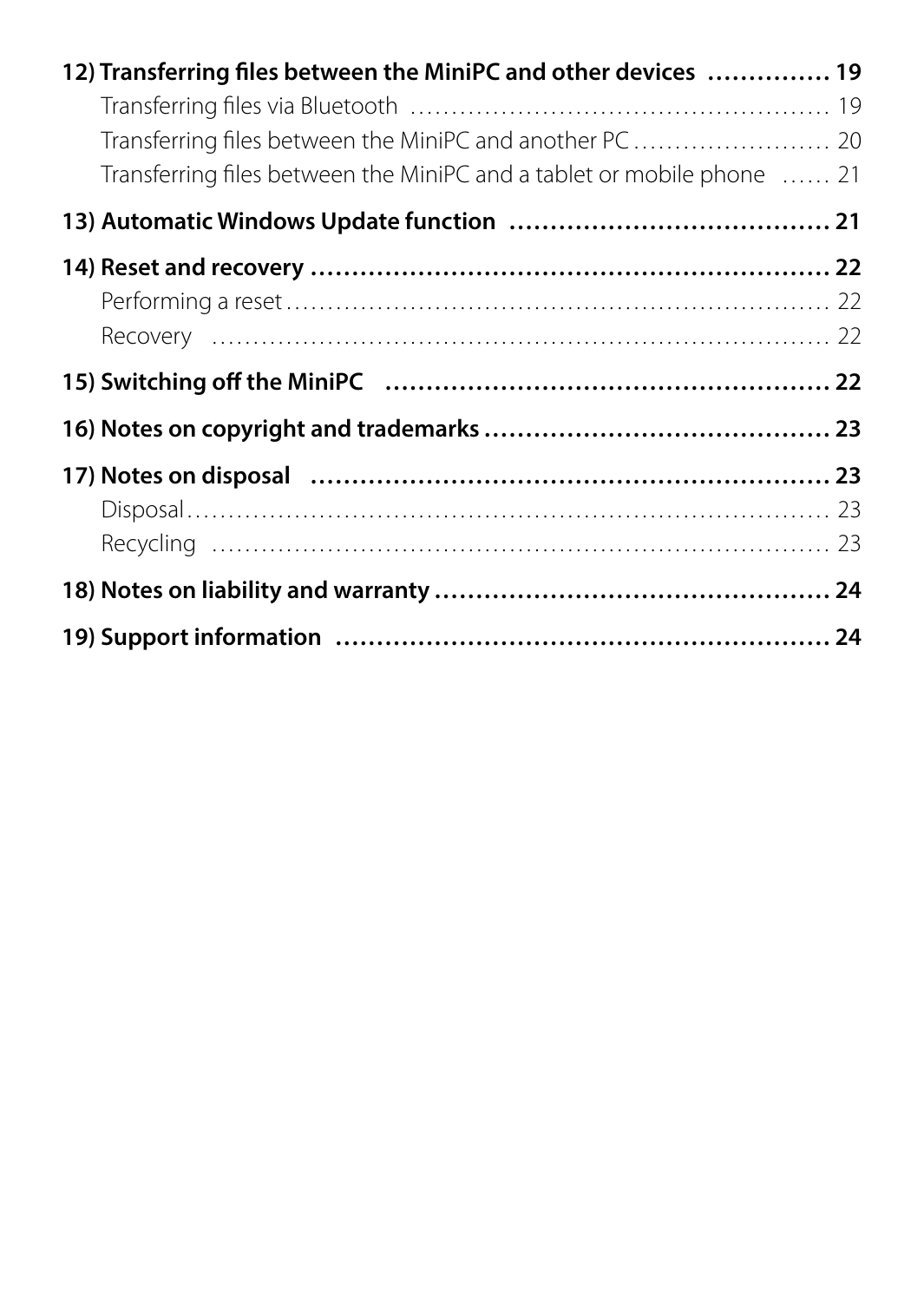We hope you enjoy your TrekStor MiniPC W3. Please read the following sections carefully to familiarise yourself with the functions of this product and how to operate it.

IMPORTANT! Follow the safety information in Section 2.

IMPORTANT! Please keep these instructions in a safe place for future reference. Should the device change hands, please pass these instructions on to the new owner.

Up-to-date product information is available on the TrekStor website: www.trekstor.de

Visit www.trekstor-onlineshop.de for additional products and accessories.

# 1) About the MiniPC

The MiniPC is a PC in a small format with the Windows 10 operating system. Thanks to its compact construction and passive ventilation, its operation is especially energy-saving and completely noiseless.

Only ever use the device for its intended purpose. The manufacturer is not liable for damages resulting from improper use. Furthermore, the manufacturer shall not be responsible for damages or loss of data and any subsequent damage caused.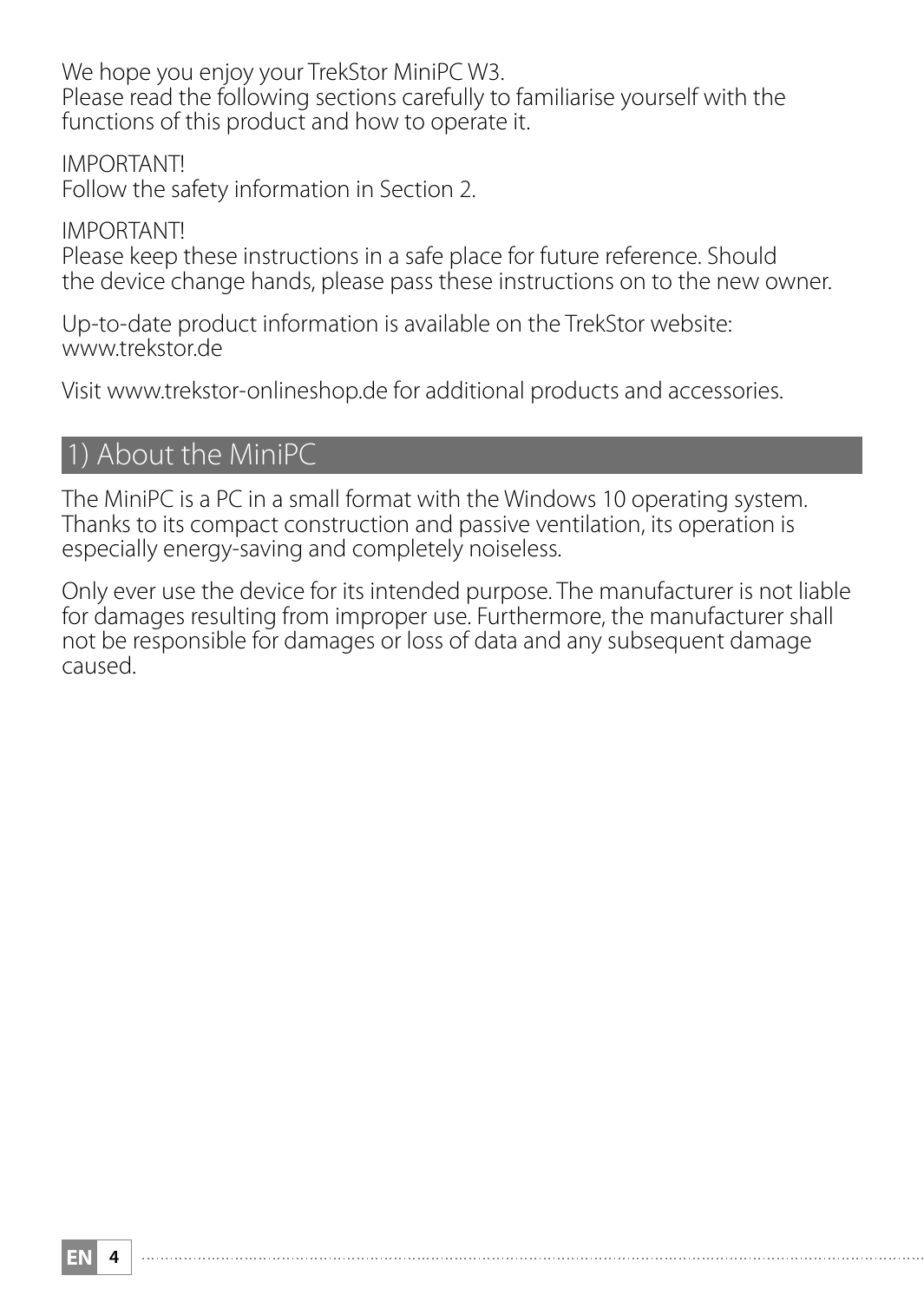# **Safety information**

These instructions use the following warning symbols and key words:



**COMPAIGER**<br> *Indicates possible danger to life and/or danger of severe, irreversible injuries.* 



r *CAUTION Follow instructions to avoid injuries and material damage.*

r *WARNING Follow instructions to avoid material damage.*



#### i *NOTE*

*Further information about the use of the device.*

# Operational safety



**CAUTION**<br>Those who, as a result of their physical, sensory or mental capabilities, *or lack of experience or knowledge, are not in a position to use the product safely must not be allowed in the vicinity of the product without supervision or instruction by a person responsible for their safety. Supervise children around the product.*



**CANGER**<br> *Keep packaging materials out of reach of children (e.g., plastic sheets).*<br>
There is a danger of suffecation *There is a danger of suffocation.*



**COANGER**<br>Some accessories can pose a choking hazard for babies and young children.<br>Some these accessories out of reach of babies and young children. *Keep these accessories out of reach of babies and young children.*



**COMPORER**<br>*Never open the casing of the device or the power adapter: This may cause*  $\sum_{n=1}^{\infty}$  an electrical shock short circuit or firel *an electrical shock, short circuit or fire!*



**CONGER**<br>
Do not insert any object into the ports or openings of the device or<br>  $\sum_{n=0}^{\infty}$  *Dower edgater: This may cause an electrical shock, short circuit or x power adapter: This may cause an electrical shock, short circuit or fire!*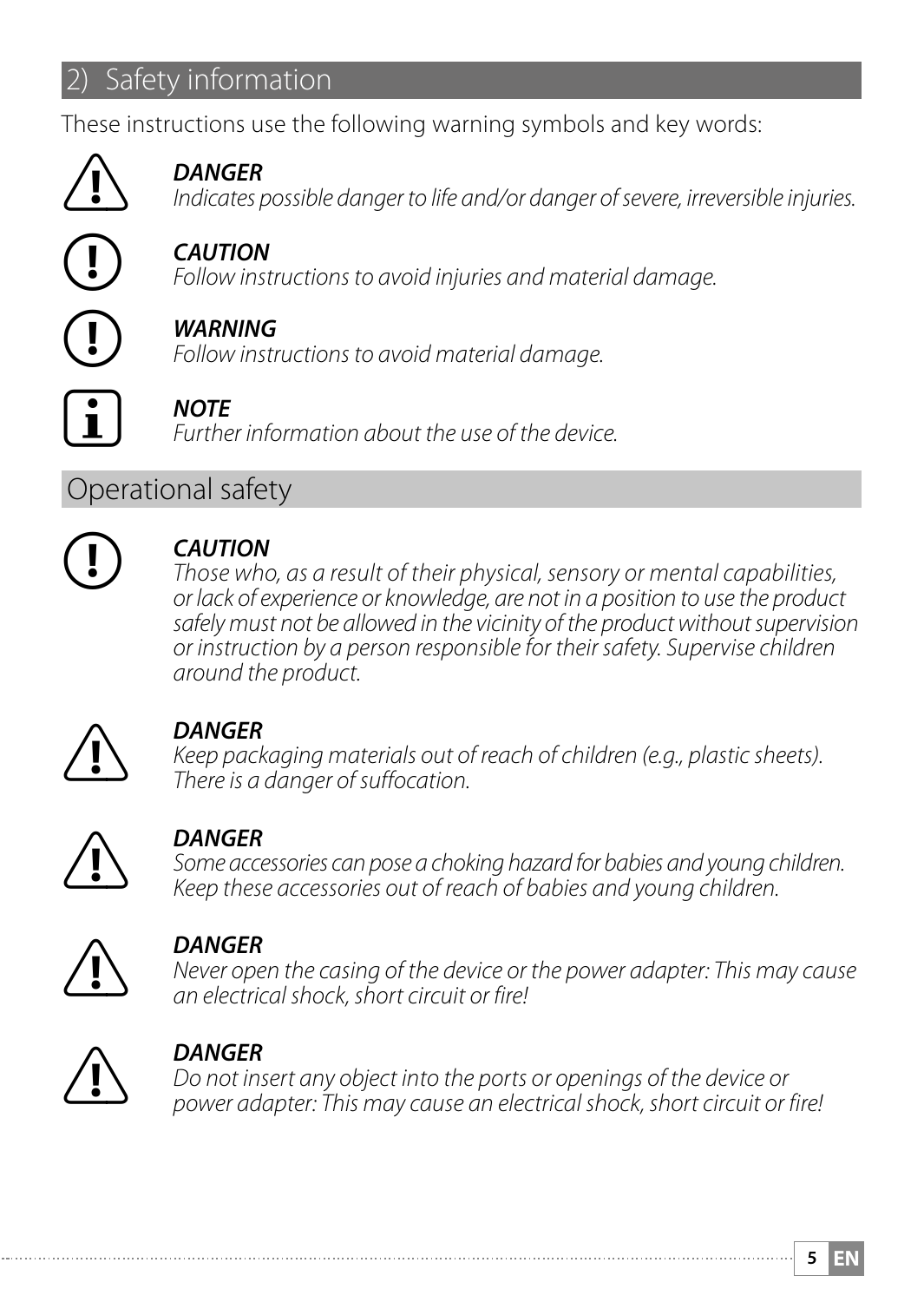

**COANGER**<br> *Do not cover the device or power adapter during operation. This may<br>
cause the device/power adapter to overheat and potentially catch firel cause the device/power adapter to overheat and potentially catch fire!*



u *CAUTION This device can generate high sound volumes. Never listen at high volumes for long periods. Doing so can result in immediate or gradual hearing damage. Remember: Permanent hearing damage may only emerge later in life. You may become used to listening to high volumes over time, making them appear normal to you. However, your hearing may have already been damaged. The higher you set the volume, the more quickly your hearing can be damaged.*



*DANGER*<br>*Your safety is very important to us! Safety always has first priority*<br>*in road transport. Protect yourself and other road users by operational in road transport. Protect yourself and other road users by operating the device only if the traffic situation allows it and you do not endanger or hinder anyone. Adjust the volume of the device for your safety so that you can continue to react to all the sounds around you. Local legislation in force applies.*



*D <i>WARNING Do not exert excessive pressure on the display, as it may break.* 



Avoid using USB cables over 3 m in length.



*Exposing the device to electrostatic discharge can interrupt the data transfer between the device and the computer or impair the functions of the device. Should this happen, disconnect the device from the USB port and reconnect it or rebuild the WiFi connection from scratch.*

# Repair



*CD WARNING*<br>*No parts inside the device require maintenance or cleaning.* 

*WARNING* Should the device become wet, immedeately disconnect it from the *power source. Ensure the device is checked for operational safety before using it again.*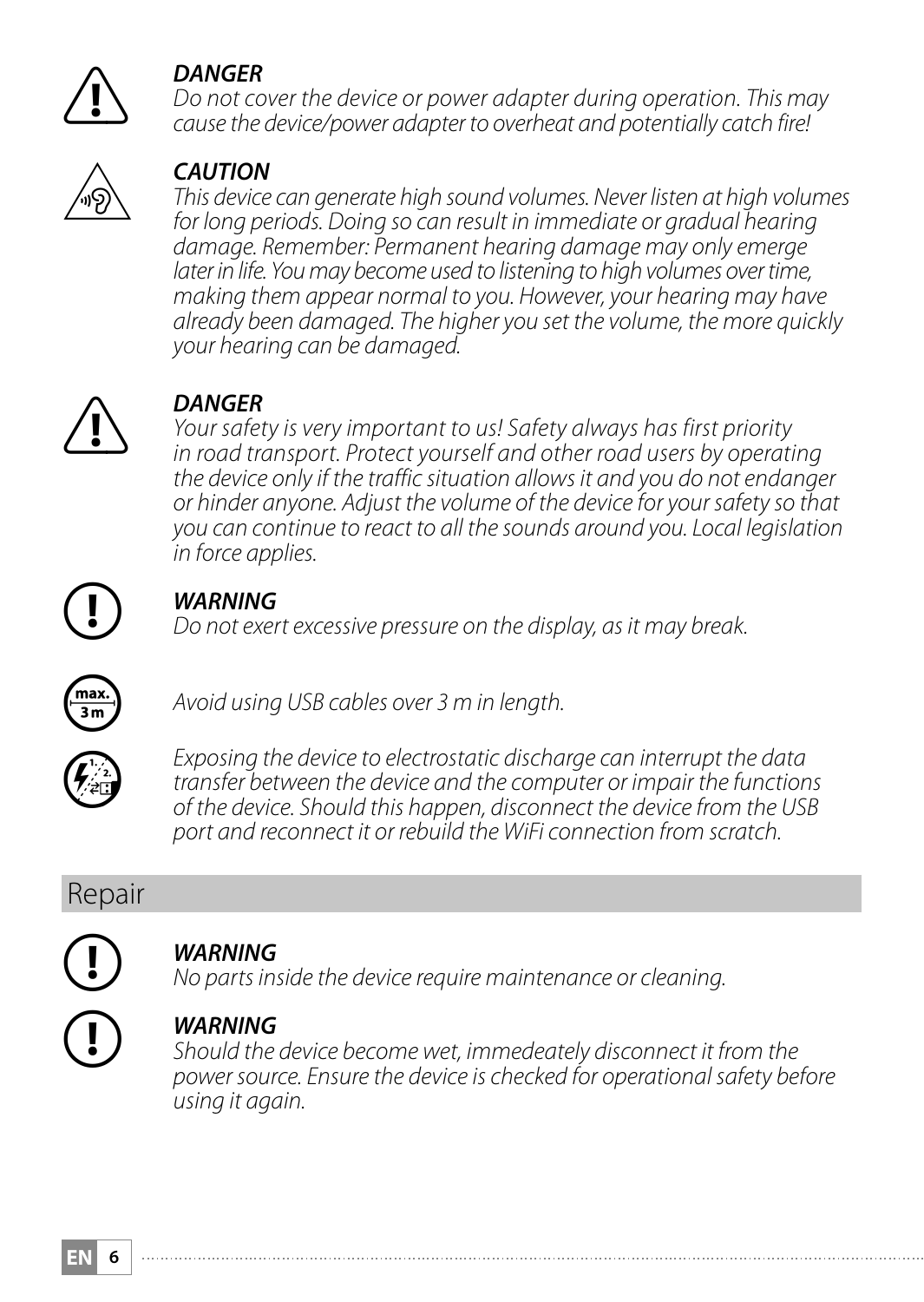# Intended operating conditions



j *Protect the device from extremely high or low temperatures and fluctuations in temperature. Use it at an ambient temperature between 10º C and 40º C.*



Do not place the device near a heat source and protect it from direct sunlight.



e *Never expose the device to humidity, condensation or moisture.*



h *Ensure you use and store the device in a dust-free environment.*

Power supply



*CAUTION* CAUTION *Only ever use the original power adapter or a power adapter with the correct voltage and amperage to prevent damage to the device. If you have to resort to a universal power adapter, pay attention to the polarity of the power adapter as well as the voltage and amperage. Your device may suffer irreparable damage if these specifications are not properly adhered to.*

# Care and maintenance



g *Never clean the surface of the device with solvents, paint thinners, cleaning agents or other chemical products. Use a soft, dry cloth or a soft paintbrush.*

### Information on the memory capacities indicated



q *The storage capacity indicated on the packaging and in the technical specifications refers to the total storage capacity of your device. The storage capacity of the device indicated by your operating system may differ from the stated storage capacity, as a portion of the total storage is also used by the operating system and system applications.*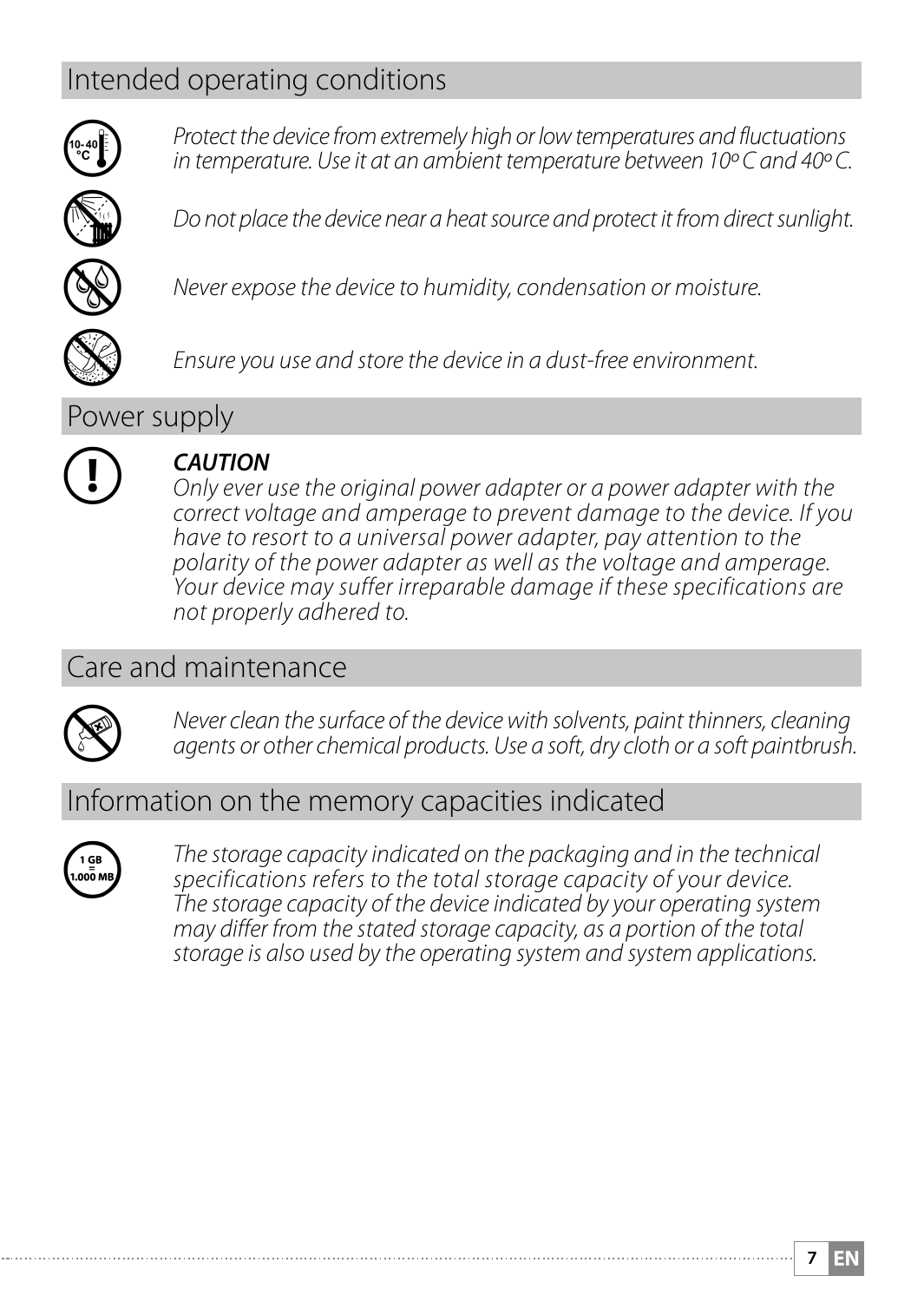# 3) Technical specifications

| Processor (CPU):                      | Intel® Atom™ x5-Z8300 processor<br>(up to 1.84 GHz, 2 MB Intel® Smart<br>Cache) / guad core                                                                           |
|---------------------------------------|-----------------------------------------------------------------------------------------------------------------------------------------------------------------------|
| RAM:                                  | 2 GB DDR3                                                                                                                                                             |
| Storage capacity:                     | 32 GB                                                                                                                                                                 |
| Graphics processing unit (GPU):       | Intel <sup>®</sup> HD Graphics                                                                                                                                        |
| Interfaces:                           | Micro-USB 2.0 (with host function),<br>1 x USB 3.0, 1 x USB 2.0, WiFi,<br>DC IN, audio out/mic in,<br>memory card reader, Bluetooth <sup>®</sup> ,<br>HDMI®, Ethernet |
| WiFi:                                 | 802.11 b/g/n: 2.4 GHz                                                                                                                                                 |
| Ethernet:                             | RJ45, 100 Mbps                                                                                                                                                        |
| Power supply:                         | DCIN / 5V                                                                                                                                                             |
| Supported memory cards:               | microSD, microSDHC, microSDXC                                                                                                                                         |
| Dimensions ( $W \times H \times D$ ): | 98 x 22.5 mm x 98 mm                                                                                                                                                  |
| Weight:                               | 245 g                                                                                                                                                                 |
| Housing material:                     | Plastic                                                                                                                                                               |
| Operating system:                     | Windows <sup>®</sup> 10                                                                                                                                               |

# 4) Package contents

- MiniPC W3
- Power adapter  $(100 V 240 V)$
- Quick guide
- Product safety and legal information

**EN 8**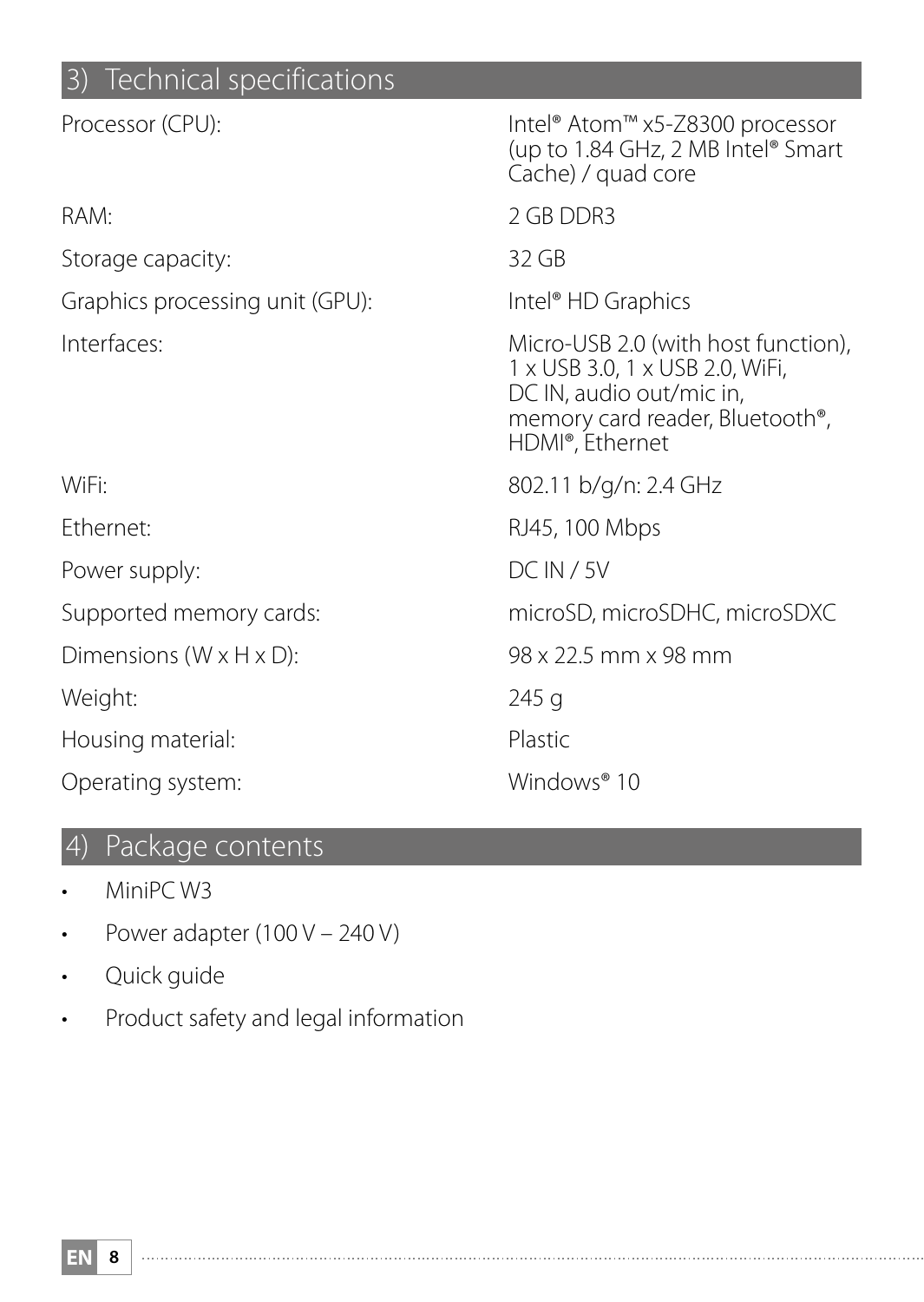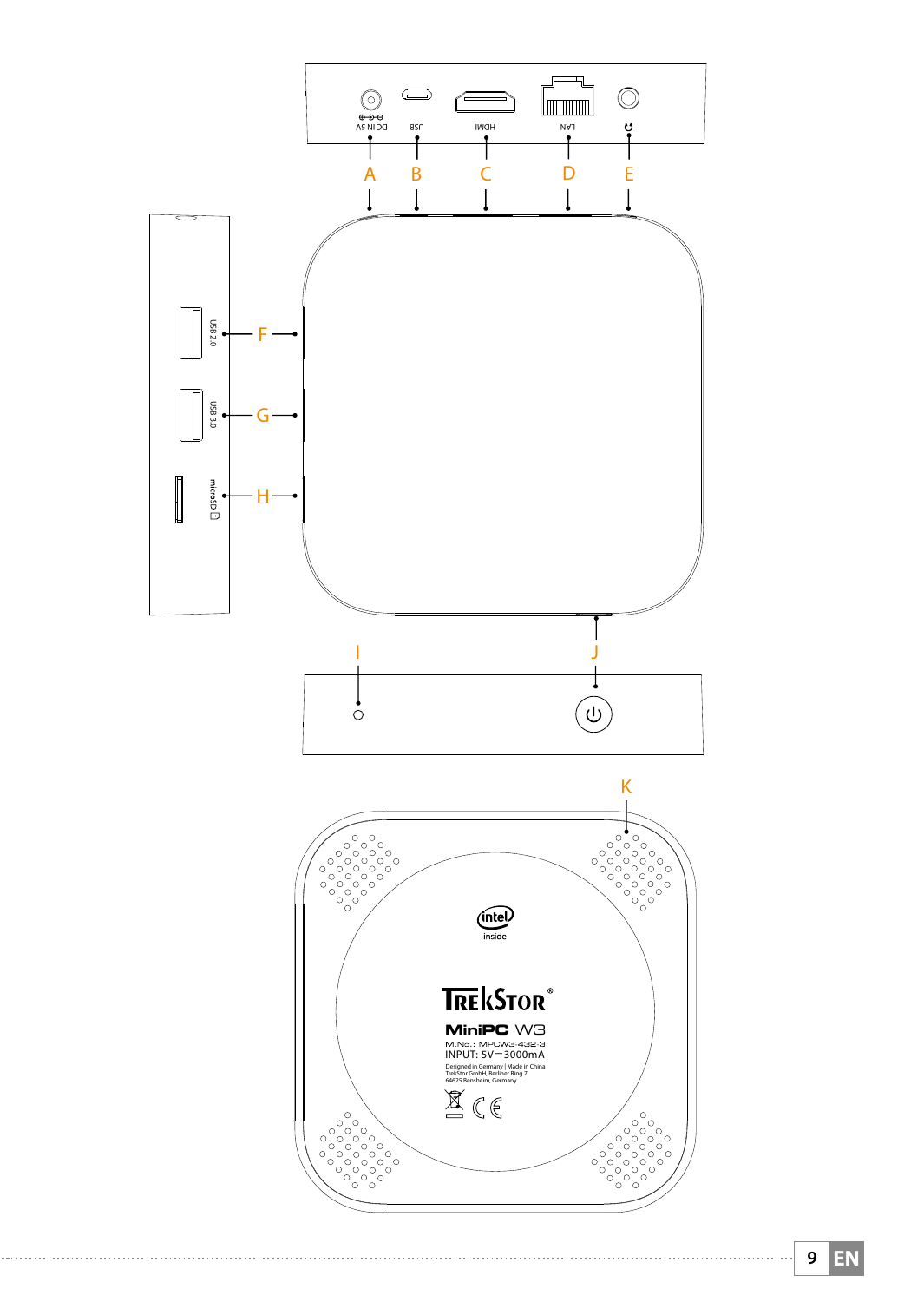# 5) Controls and ports

- A) DC IN
- B) Micro-USB socket
- C) HDMI socket
- D) RJ45 socket
- E) Audio out socket
- F) USB-A socket (USB 2.0)
- G) USB-A socket (USB 3.0)
- H) Memory card slot
- I) Status LED
- J) On/off switch
- K) Ventilation slots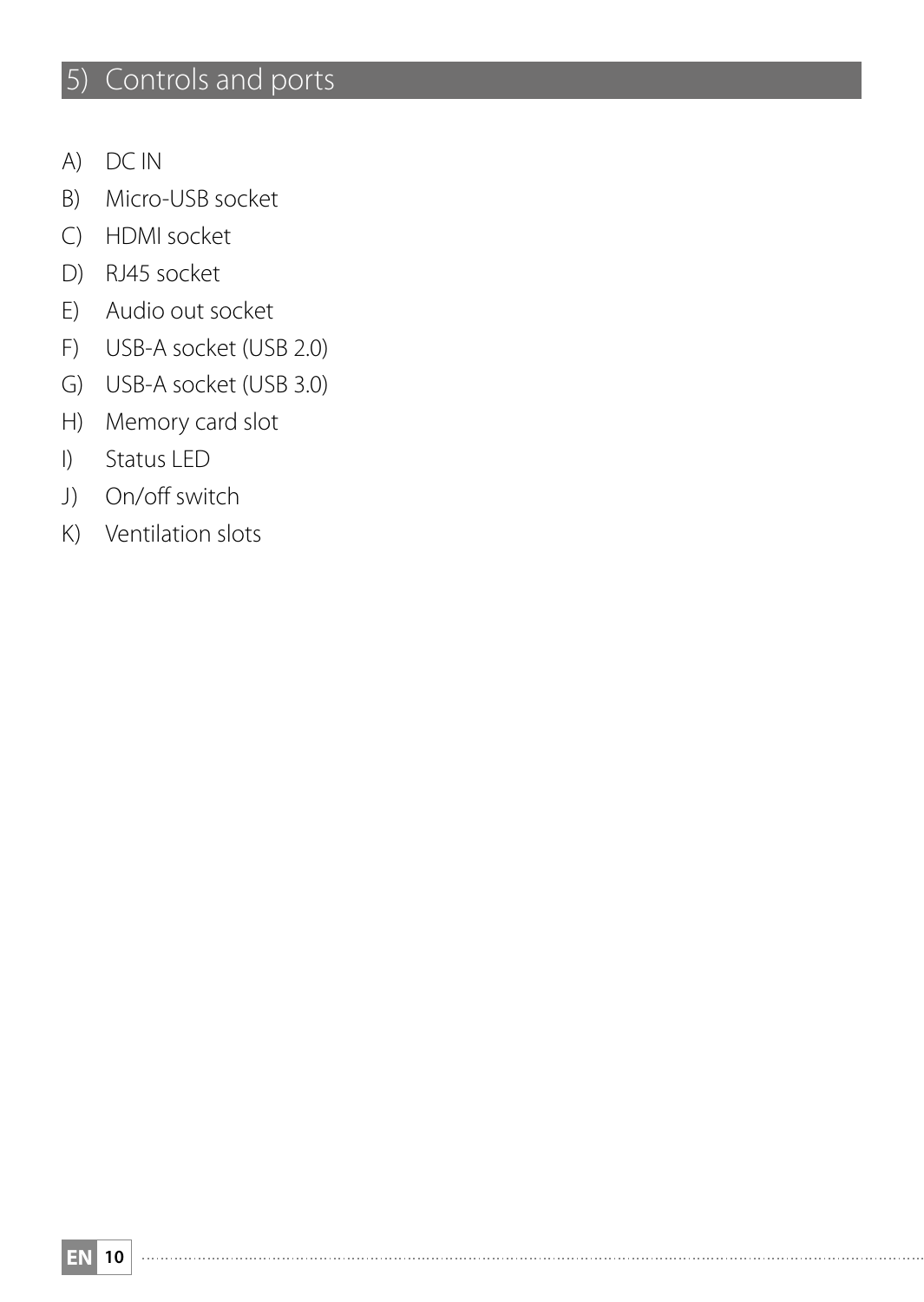# 6) Starting up the MiniPC for the first time

# Connecting the MiniPC



- a) Connect the MiniPC to a HDMI-compatible output device (for example, television, projector, PC monitor, and so on) using a HDMI cable, and on the output device, select the correct HDMI input as the source (the HDMI input to which the cable is connected).
- b) Connect a USB keyboard to the MiniPC (USB A socket).
- c) Connect a USB mouse to the MiniPC (USB A socket).
- **i** *You can connect a commercial USB hub to one of the two USB A sockets on the MiniPC to expand the amount of USB sockets already available.*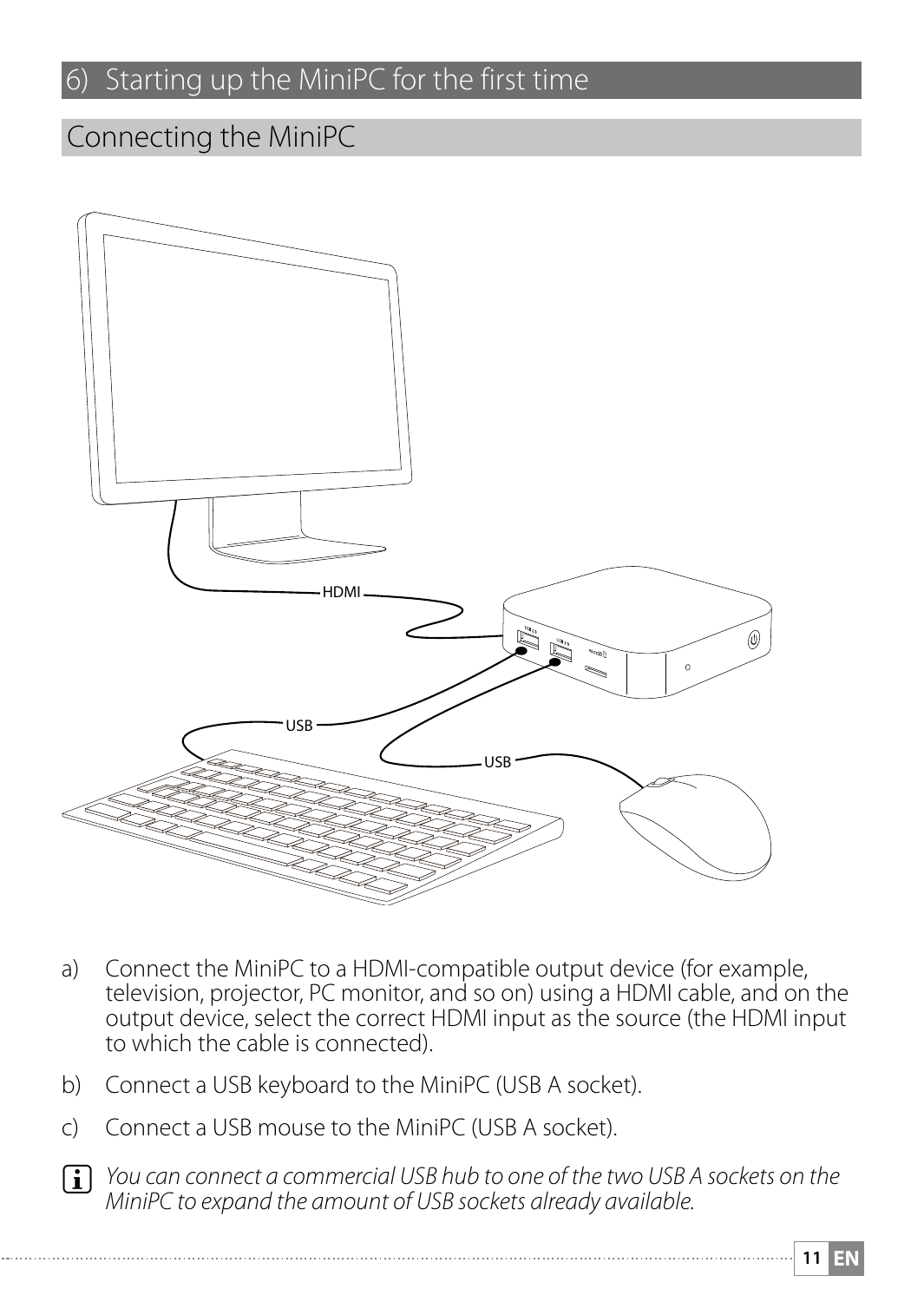# Switching on the MiniPC



- a) Connect the MiniPC to a plug socket using the power adapter provided.
- b) Press the on/off switch for approximately two seconds. The MiniPC starts up and the status LED lights up blue.



*CD WARNING Only operate the MiniPC on hard surfaces in order to ensure sufficient ventilation of the device. Soft surfaces, such as bed covers or cushions, should be avoided as they cover the ventilation slots (K) on the bottom of the device and can lead to the device overheating.* 

i *A configuration assistant appears when you start the device for the first time. During the setup process, the configuration assistant will prompt you to sign in with your Microsoft account. If you do not yet have a Microsoft account, please set one up at this point.*

i *If your MiniPC enters sleep mode after a while (no image on the connected monitor), briefly press the on/off switch (J) to "wake it up again" and unlock the screen.*

**EN 12**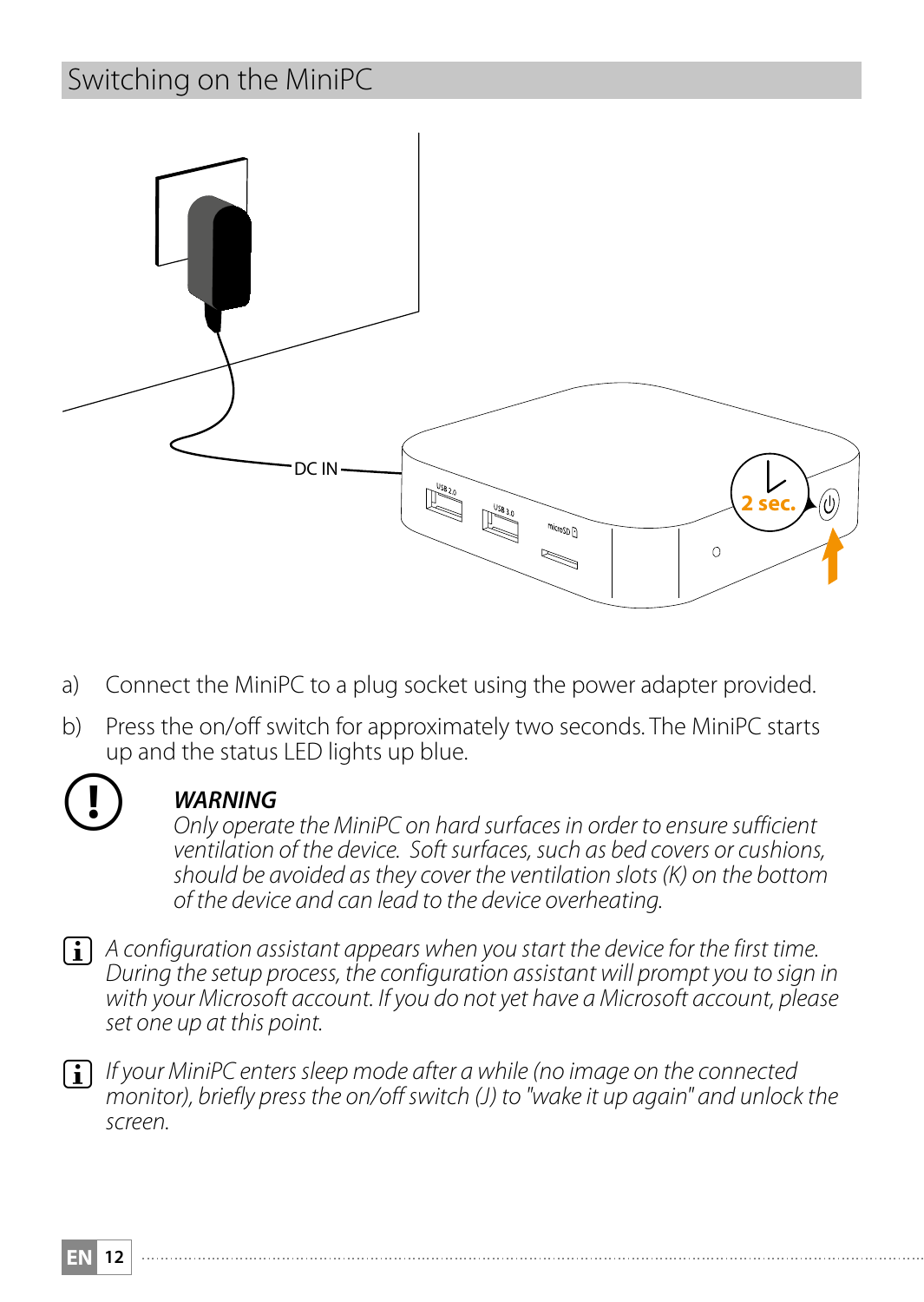# Unlocking the screen

As soon as the device has been set up (and every time it is switched on and booted up), the lock screen appears. Hold down the left mouse button and "drag" the screen up to unlock it.



**i** *If your MiniPC is password-protected, you must then enter the password.*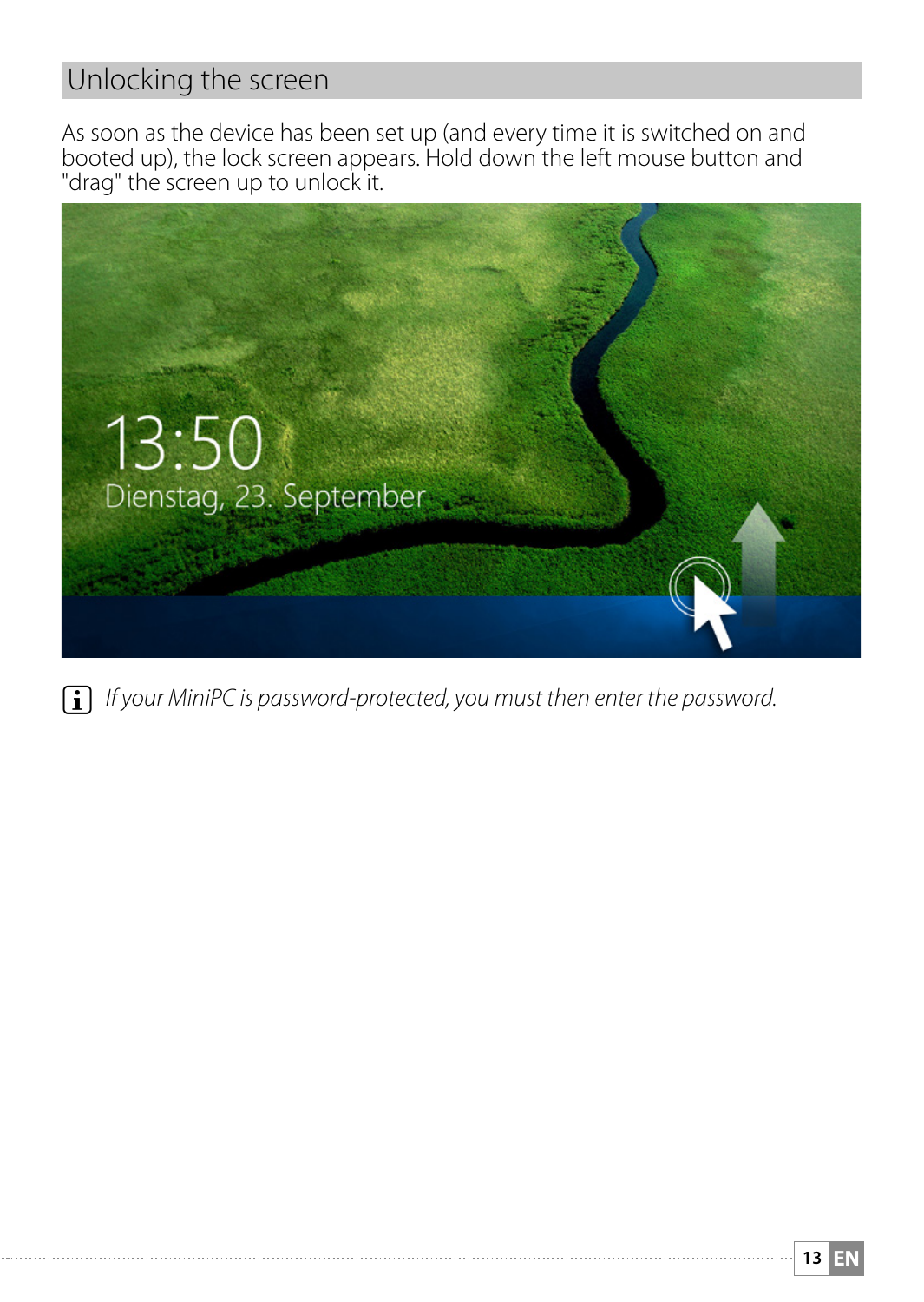# 7) Info Center

The Info Center is a bar with quick links to some important MiniPC functions, which you can either display or hide. To access the Info Center, click the memo symbol in the bottom right hand corner.

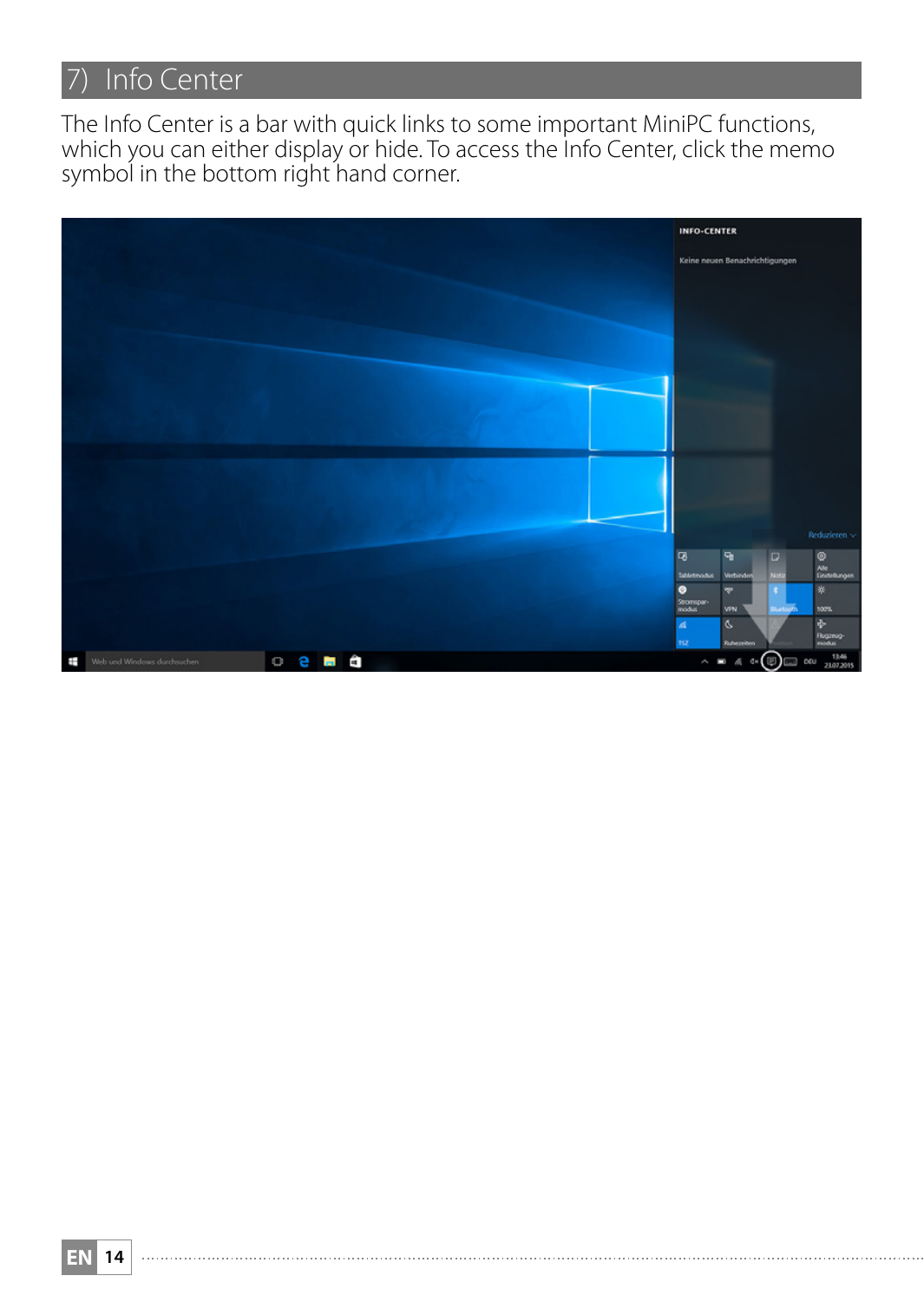### 8) Accessing and using the Start menu

The Start menu acts as the starting point for all the important contents of your MiniPC. Below you can read some useful information about the Start menu's basic functions.

### Layout of the Start menu

In addition to the straightforward navigation bar (A) found in the "classic" Start menu of older Windows versions, the Start menu of the MiniPC has a useful App field (B) to the right of the navigation bar. Here you can "add" and organise apps and favourites in the form of live tiles. This gives you quick and uncomplicated access to your most frequently used apps and contents.



**i** Underneath the navigation bar (A) there's an alphabetically ordered list of all the *apps installed. To access this, drag the navigation bar upwards or click "All apps" in the bottom left of the navigation bar.*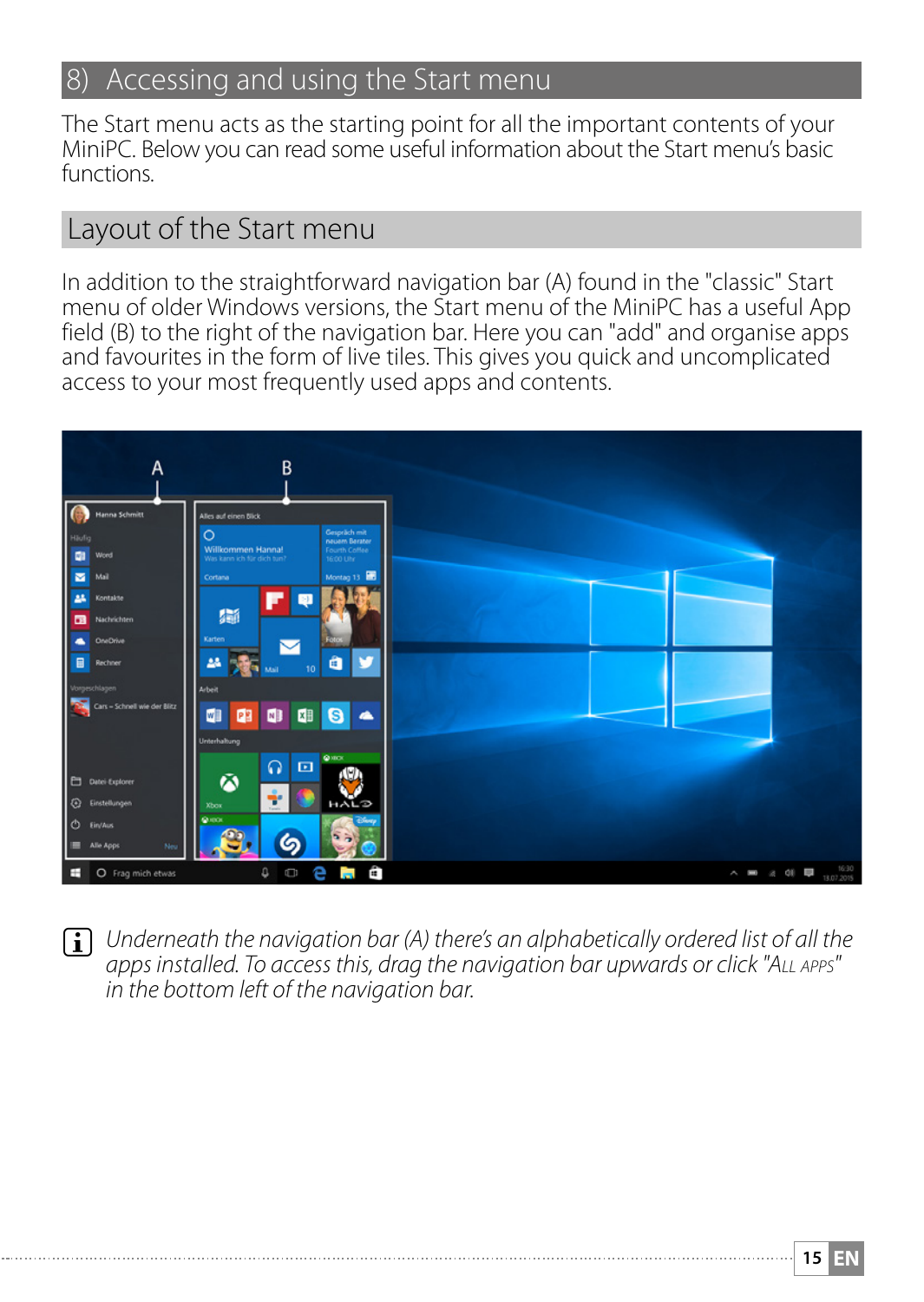### Accessing the Start menu

To display the start menu, click the Windows icon in the bottom left of the display, or press the Windows button on the keyboard. Clicking/pressing a second time hides the Start menu.



**i** *If you've activated tablet mode, all the attached elements from the App field of the Start menu are magnified and distributed across the entire screen. To access the Start menu navigation bar, click the menu icon in the top left of the screen (three horizontal lines).* 

### Navigating / selecting an element in the Start menu

To select an element (app or favourite) from the Start menu or the associated App field, click the element you want – or use the keyboard arrow keys to navigate to it – and then press the Enter key on the keyboard.

### Adding, organising and removing apps

You have the option of ordering the elements contained in the App field in the form of live tiles (apps and favourites) according to your own preferences, as well as adding new elements or removing those you don't use.

#### **Adding apps**

- a) Call up the Start menu as described above.
- b) Click on "All apps" in the bottom left of the Start menu.
- c) Scroll to the app you want.



**EN 16**

**i** Alternatively, you can use the keyboard arrow keys.

d) Keep the app you want clicked and drag it to the desired position in the Start menu App field.

#### **Organising and removing apps**

To access edit mode for a particular live tile or to remove the tile from the App field, click the app with the right button of your mouse and select the desired option in the drop down menu that appears.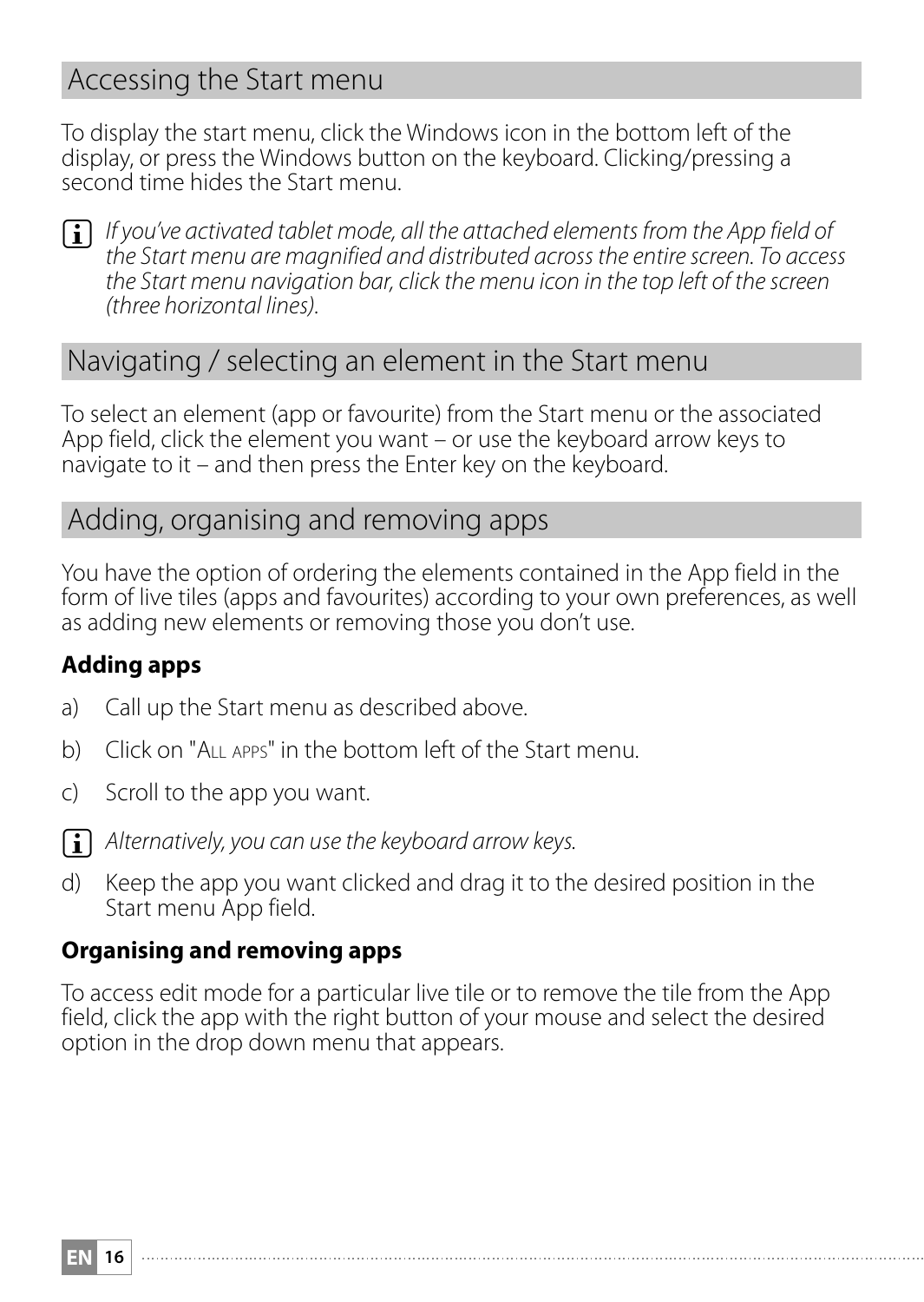# 9) Accessing settings

The button for accessing settings (a cogwheel symbol) can be found in the bottom left corner of the Start menu.

Alternatively, you can access settings by opening up the Info Center and clicking on "All settings".

### 10) Connect the MiniPC with a network/the Internet

# Connecting to the Internet via WiFi

- a) Call up settings (see Section 9).
- b) In the settings menu, click "NETWORK & INTERNET".
- c) In the next screen, click "Wo-Fi" to the left.
- d) Drag the WiFi slider from "OFF" to "ON". The MiniPC searches for all available wireless networks in the area and then displays them as a list.
- e) Click the network that you wish to connect to.
- **i** *If you do not want the MiniPC to automatically connect to the selected network if available, remove the check mark next to "Connect automatically".*
- f ) Click next on "Connect". The MiniPC now connects to the network selected.



#### r *WARNING*

 *You will be asked whether the MiniPC should search for additional devices in the selected network and whether it should automatically connect to these devices (for example, printers or television sets). This is recommended in private home networks that you can trust. If you connect to a public wireless network, we recommend that you decline this option by clicking "No". In this way, you protect your private sphere.*

You can now surf the Internet as usual using the Internet browser.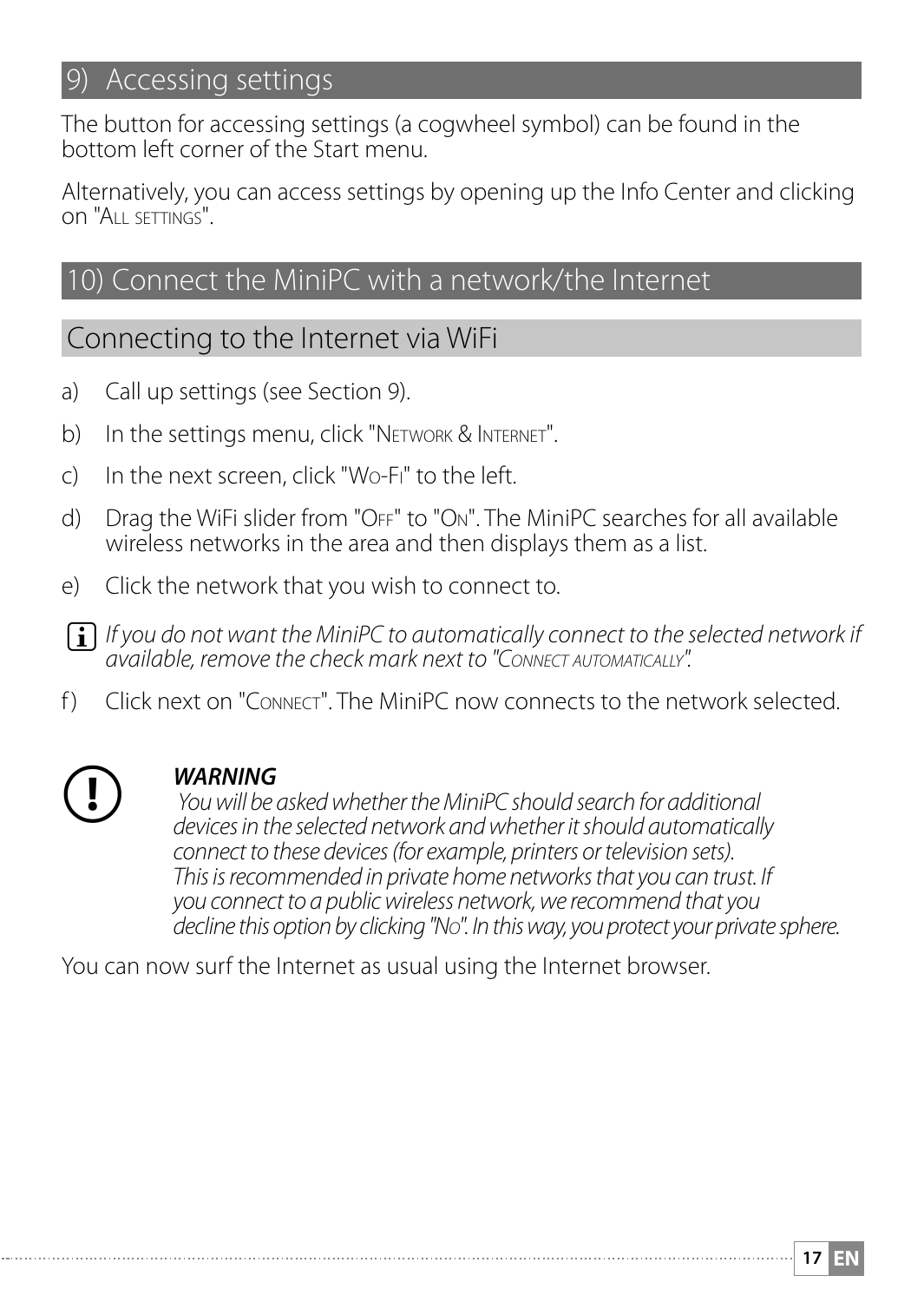# Connecting to a network/the Internet via a cable (LAN)

To connect the MiniPC to a network via a LAN cable, connect a commercial network cable (with RJ45 jack) to the RJ45 socket of the MiniPC and the other end with your router.

No additional steps on the MiniPC are required for a connection with the network.



**i** *Depending on the configuration of your router, the IP address is assigned automatically or the IP address has to be issued manually. Read the operating instructions for your router for more information.*

After you have successfully connected to your local network, network sharing allows you to transfer files between the MiniPC and other devices in the network or play files from the MiniPC.



**i** *If you would like to connect to the Internet via the network, make sure that the router can access the Internet. Read the operating instructions for your router for more information.*

### 11) Downloading applications from the Windows Store

The Windows Store is available in the App field of the Start menu (see Section 8). You can identify the Windows Store by its icon, a shopping bag featuring the Windows logo.

The following two requirements must be met in order to access the Windows Store:

#### **1. You must be connected to the Internet.**

To connect, follow the instructions in Section 10.

#### **2. You must have a Microsoft account and be signed in with it.**

Ideally, you will have created a Microsoft account or signed in with your existing Microsoft account during the initial setup process when you first switched on your MiniPC. In this case, all you have to do is open the Windows Store, select the desired app and click "Install".

If you do not yet have a Microsoft account or are not signed in with it, you must perform these steps. Open the Windows Store and select the desired app. Click the app and then "Install". An assistant now appears to guide you through the process of setting up a Microsoft account.

**i** *If you set up a Microsoft account and link it to your MiniPC, the password for unlocking the MiniPC changes. From now on, you have to enter the password for your Microsoft account to unlock the MiniPC.*

**EN 18**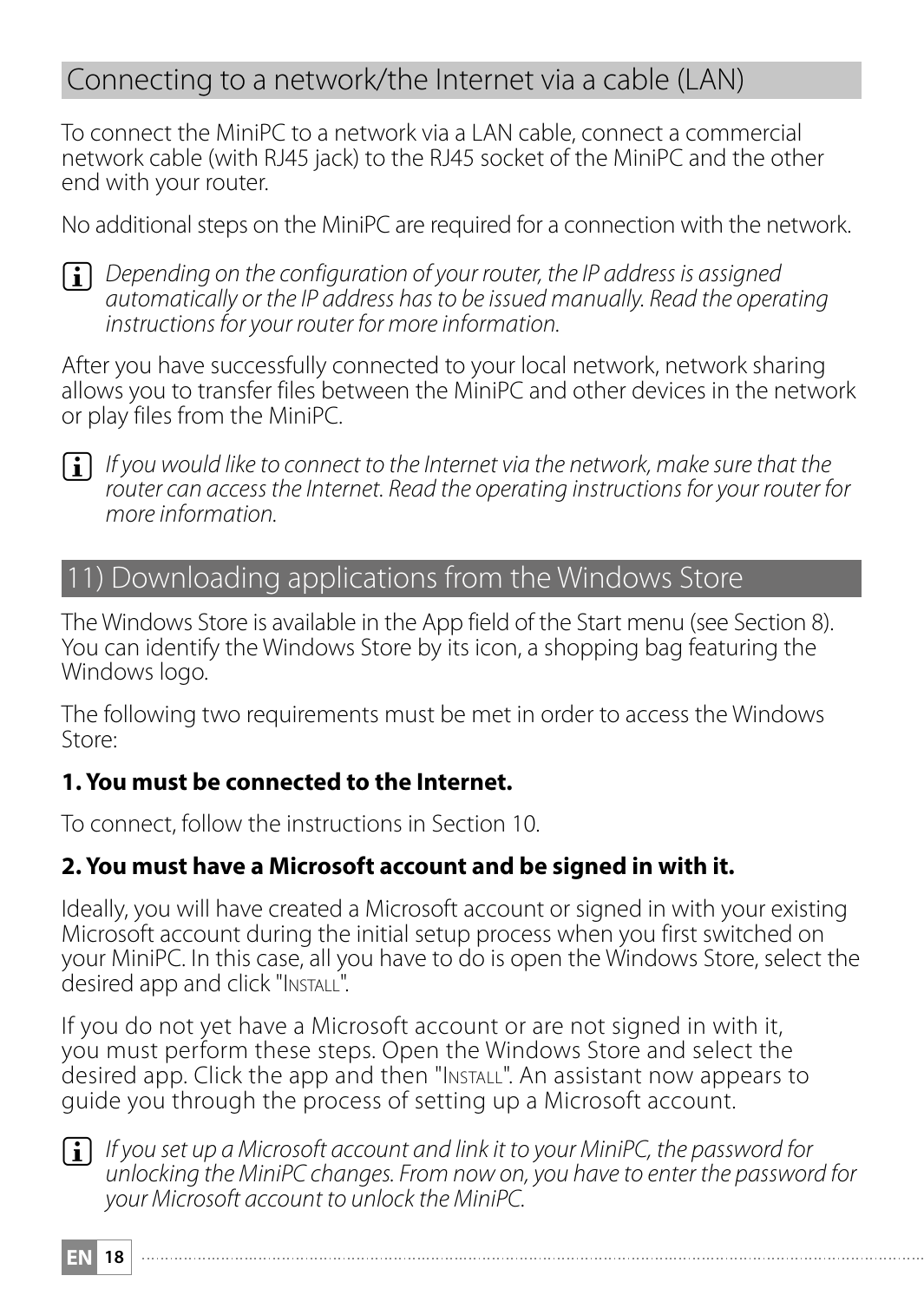# 12) Transferring files between the MiniPC and other devices

### Transferring files via Bluetooth

- a) Activate the Bluetooth function on the device you want to connect and make the device visible to other devices, if necessary. To do so, refer to the operating instructions of the device to be connected.
- b) Call up settings (see Section 9).
- c) In the settings menu, click "Devices". Now click in the left part of the menu "Bluetooth".
- d) Move the Bluetooth slider (in the middle of the screen) from left to right. The word "On" now appears next to the slider. This activates the MiniPC Bluetooth function and the MiniPC searches for available devices nearby.
- e) Select the device you would like to connect from the list of available devices by clicking on the name of the device. Next, click "Pair".
- f ) The MiniPC sends a verification code to the device to be connected. Check that the code displayed on the device to be connected matches the code displayed on the MiniPC and confirm with "Yes" on the MiniPC.
- i *You may also have to confirm the pairing procedure on the device to be connected.*
- g) The status message "Connected" appears under the selected device after successful pairing.
- h) Exit the device settings and open the file browser of the MiniPC (file folder symbol).
- i) Go to the file that you would like to send in the file browser.
- j) Right-click the file that want to send. A drop-down menu appears. Select the "Send to" option in this window and then click "BLUETOOTH DEVICE". A list of all paired Bluetooth devices appears.
- k) Click the desired device and confirm with "Next". The MiniPC now sends the selected file to the desired device.
- l) You may also have to confirm receipt of the file on the destination device.

**i** *After a successful file transfer, deactivate the Bluetooth function on the MiniPC (and your destination device) to save energy.*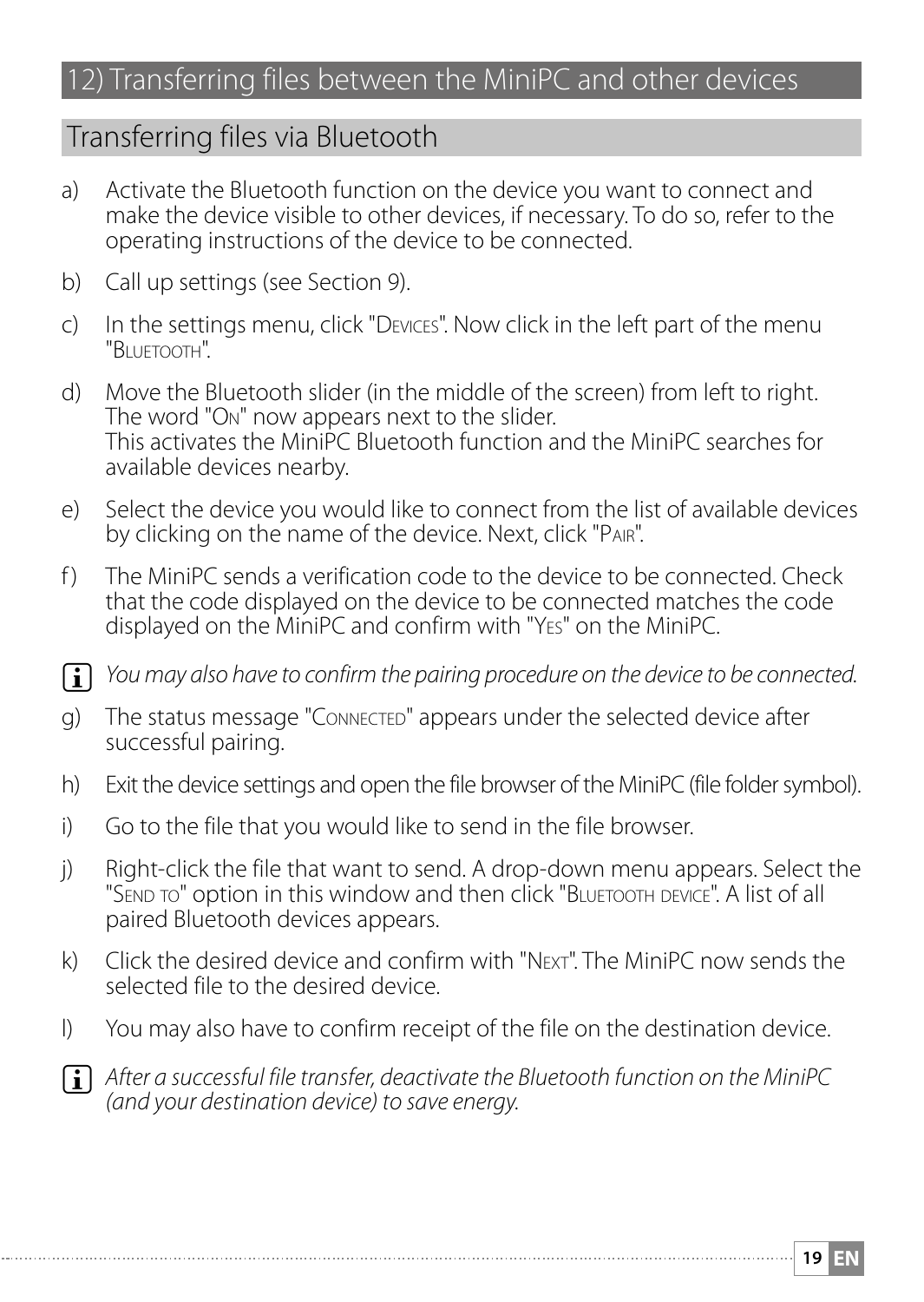# Transferring files between the MiniPC and another PC

You will need an external storage device such as a USB-Stick to transfer files between your MiniPC and another computer. Direct data transfer between the MiniPC and a PC via USB cable is not possible.

- a) Connect the USB-Stick to your computer and move the desired file onto the USB-Stick.
- b) Remove the USB-Stick from the computer and insert the USB-Stick into the USB A port on the MiniPC.
- c) The MiniPC recognizes the USB stick a few moments later. Open the file browser by clicking the file symbol in the task bar
- d) Now click " This PC" again on the left in the file browser. All of the available drivers and folders are displayed.
- e) Double-click the USB-Stick to select it. All of the files stored on the stick are displayed.
- f) When you right-click the desired file, a drop-down window opens. Click "Copy" in the drop-down window.
- g) Now click "This PC" again on the left in the file browser.
- h) Open the desired destination folder by clicking twice.
- i) Right-click a free area in the destination folder. The drop-down window appears again.
- j) Click the "Paste" function in the drop-down window. The file is copied to the selected folder.
- k) Return to the drive overview (" This PC") and right-click the USB-Stick. A drop-down window appears again.
- l) Click "Remove" in the drop-down window to safely remove the USB-Stick and avoid any data loss.
- **i** *In addition to this method, you can connect the MiniPC to a local network (cf. "Connecting to <sup>a</sup> network/the Internet via cable (LAN)") and use network sharing to transfer files between the MiniPC and other devices in the network or to play back files from the MiniPC.*

**EN 20**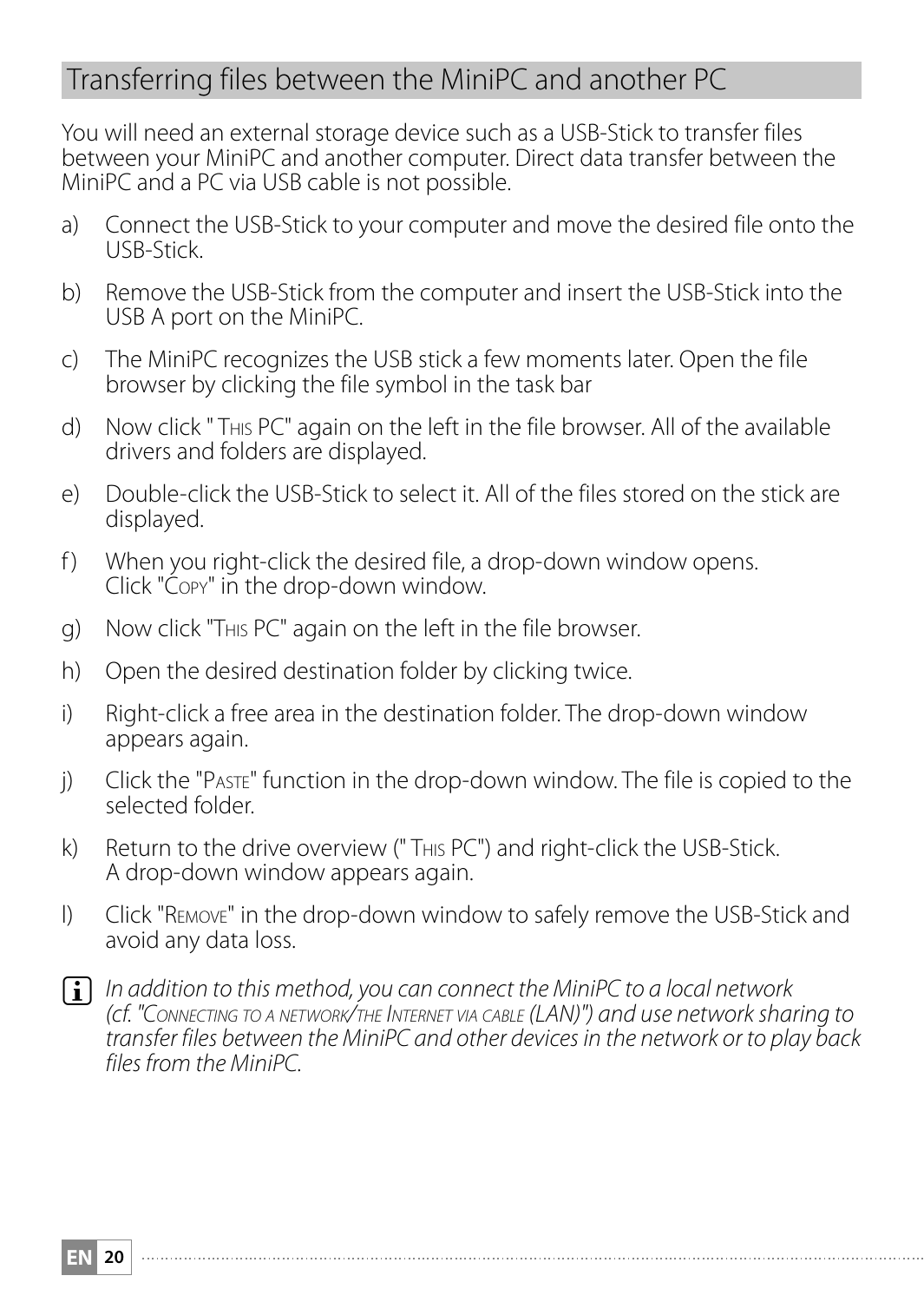### Transferring files between the MiniPC and a tablet or mobile phone

To transfer files between the MiniPC and a tablet or mobile phone, it is generally sufficient if you connect the tablet or mobile phone to the USB A-socket of the MiniPC with a commercial USB cable (note the connection possibilities of the tablet or mobile phone!). The MiniPC automatically recognises the connected device and you will find it listed in the drive overview ("This PC").



**i** If you connect a Windows tablet to the MiniPC, it will not be recognised as a drive. *To transfer files between the MiniPC and a Windows tablet, proceed as described in the "Transferring files between the MiniPC and another PC" section of these instructions.*

### Automatic Windows Update function

Your MiniPC checks for new updates daily (an Internet connection must be available). If you selected the "Express Settings" option in the Start Assistant when you switched on for the first time, the MiniPC automatically performs available updates when you shutdown (download and installation). Therefore, to keep your MiniPC always up to date, you merely have to activate the Internet connection regularly.

Proceed as follows if you wish to subsequently adjust the automatic update function:

- a) Call up settings (see Section 9).
- b) Click "Update and security" in the settings. Now click "Windows Update" in the upper left part.
- c) In the following screen, click "Further options". You can now define the installation method for future updates.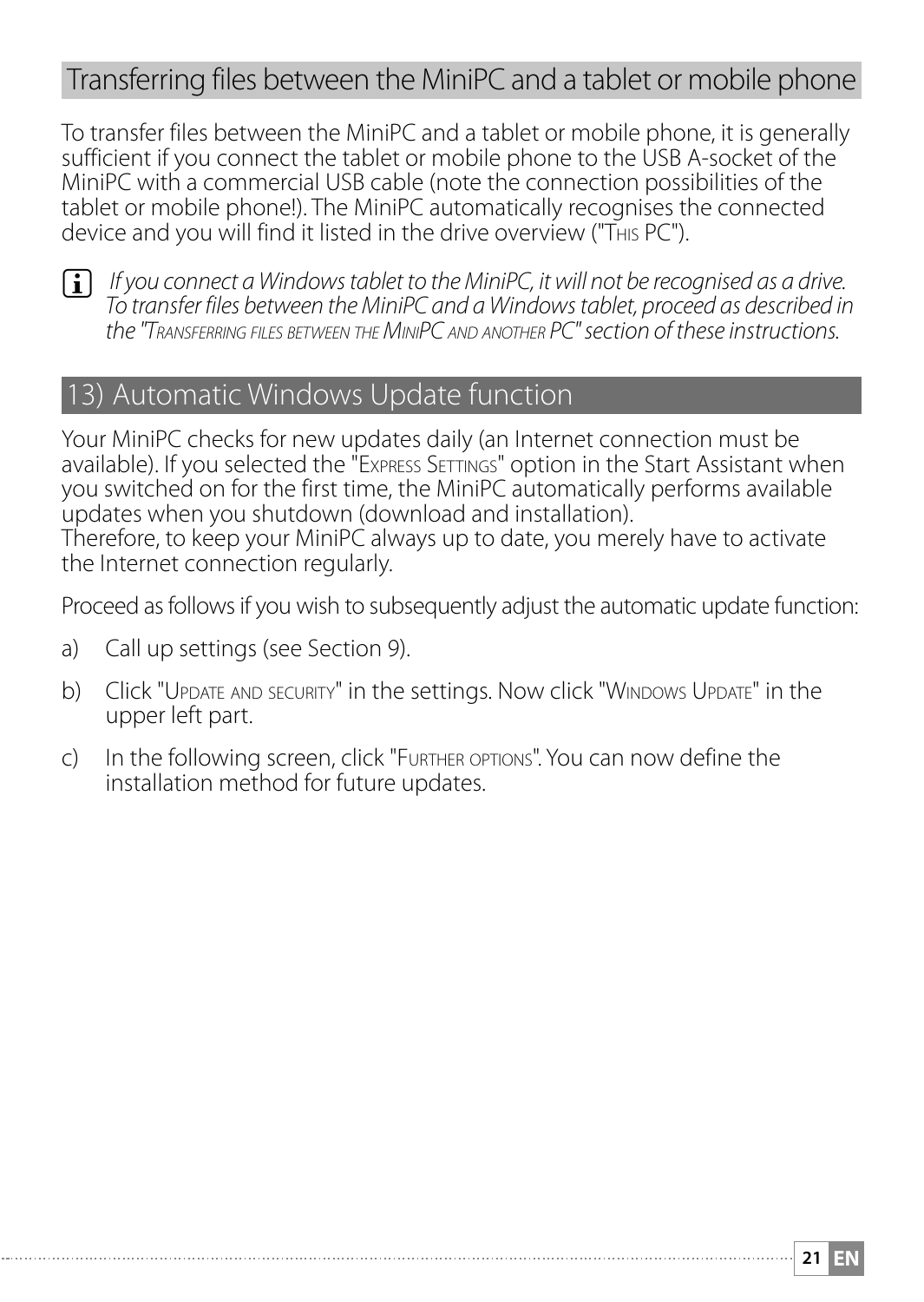### Performing a reset

If the MiniPC "freezes" and no longer responds, you can restart it. Press and hold down the on/off switch until the device switches off. Wait for about 20 seconds and then turn the device on normally.

#### Recovery

If you would like to re-set up your MiniPC, proceed as follows:

- a) Call up settings (see Section 9).
- b) Click "Update and security" in the settings. Now click "Recovery" in the left part of the menu.
- c) Underneath "Reset this PC", click "Get started" and choose in the desired recovery method in the following menus.
- i *Depending on the method you choose, the reset process can take up to several hours. Do not switch off the MiniPC during the process, unless you are aksed to.*

### 15) Switching off the MiniPC

- a) Call up Start menu (see Section 8).
- b) In the lower part of the Start menu, click "Power" and "SHUT DOWN". The MiniPC shuts down and switches off.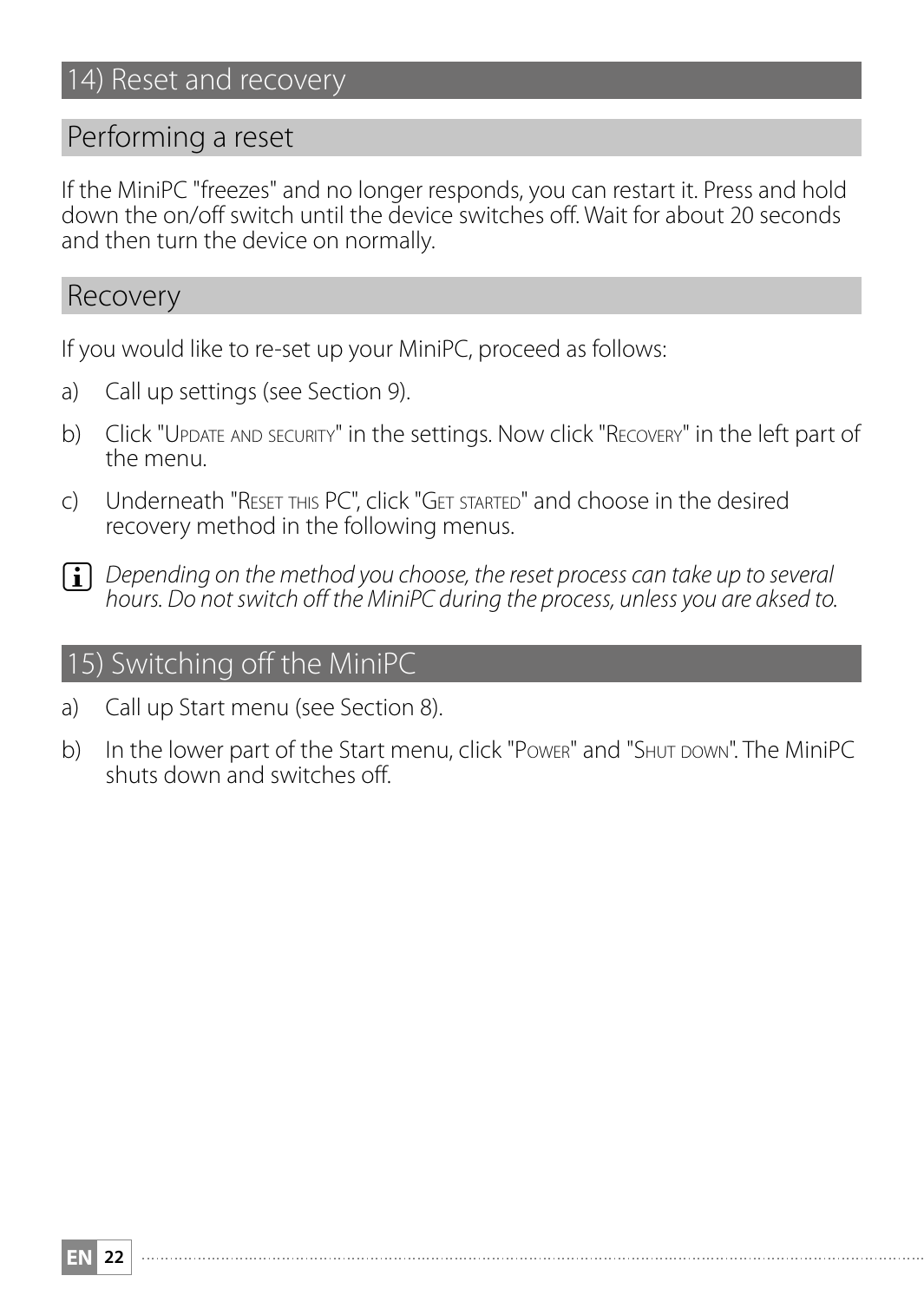# 16) Notes on copyright and trademarks

Copyright law prohibits the copying of the content of these operating instructions (illustrations, reference documents etc.), in whole or in part, without the permission of the copyright holder.

The Bluetooth word mark and logos are registered trademarks owned by Bluetooth SIG, Inc. and any use of such marks by TrekStor GmbH is under license. Other trademarks and trade names are those of their respective owners.

HDMI, the HDMI Logo and High-Definition Multimedia Interface are trademarks or registered trademarks of HDMI Licensing LLC.

Intel, Intel Atom and the Intel Inside logo are trademarks of Intel Corporation in the U.S. and/or other countries.

Microsoft, Windows and Windows Store are either registered trademarks or trademarks of Microsoft Corporation in the United States and/or other countries.

TrekStor and SurfTab are registered trademarks of TrekStor Ltd. in the European Community and other countries.

Copyright © 2016 TrekStor GmbH. All rights reserved. Some product or company names mentioned elsewhere may be brand names or trade names of the respective proprietor.

### Notes on disposal

### Disposal



This symbol indicates that this product contains components that are<br> *harmful to the environment and/or human health if not disposed of***<br>** *accordinate in the environment and descriped of animal health in the original sum correctly. As the owner of a used electrical or electronic device, you may not dispose of this device together with unsorted domestic waste.*

# Recycling



Your device and its sales packaging consist of valuable raw materials, *which must be recycled in the interest of environmental protection. Contact your city or municipal authority for information on the correct* s *method of disposal.*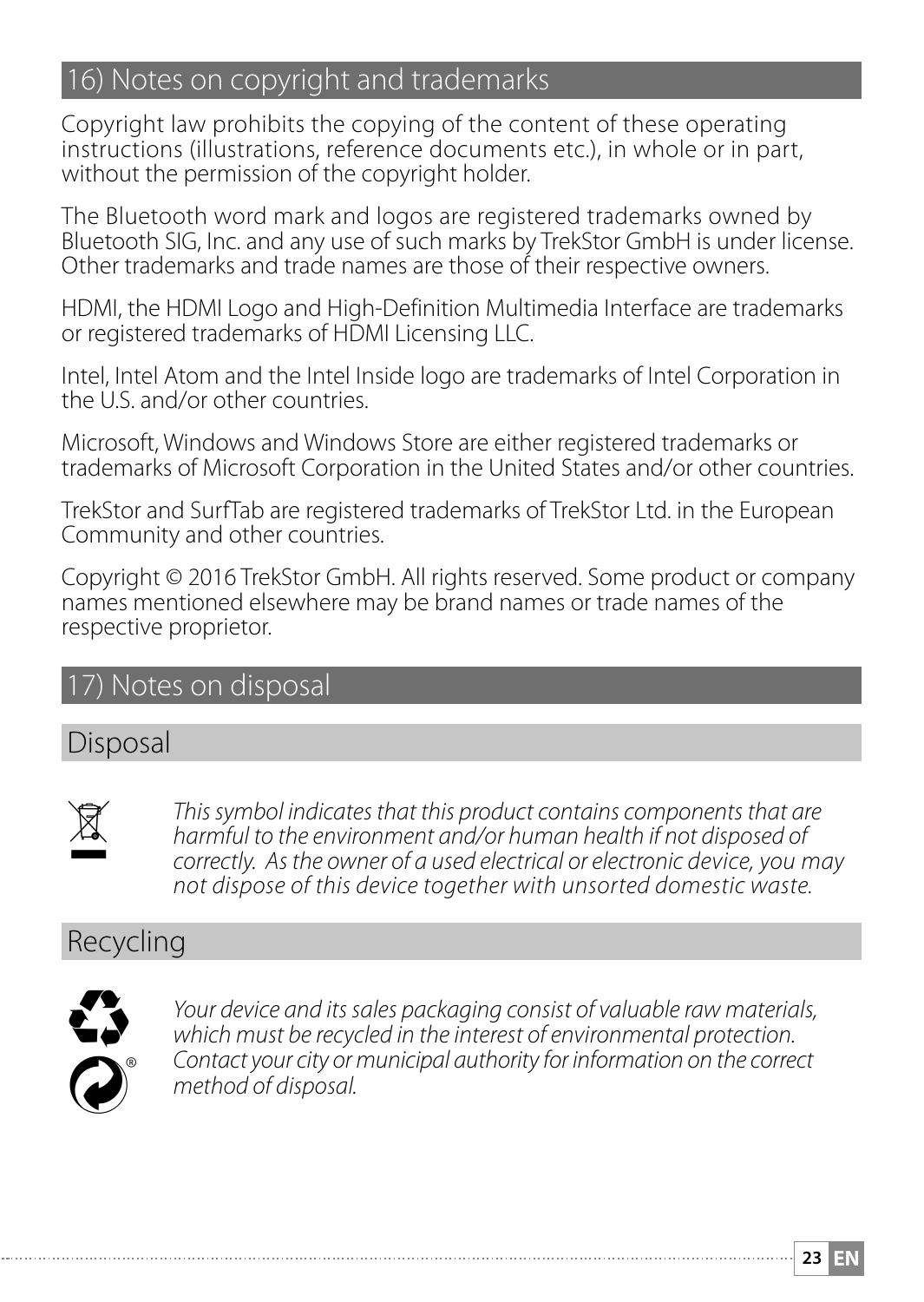# 18) Notes on liability and warranty

The manufacturer shall reserve the right to constantly further develop the product. These changes may be made without any direct reference to them in the operating instructions. As a result, the information contained in the operating instructions does not need to reflect the current technical design.

The statutory warranty period for consumer products is 24 months. There is no warranty beyond this.

Unauthorised modifications to the device (particularly installing external firmware not approved by the manufacturer or modifications to the device hardware) may result in a loss of all warranty claims.

### 19) Support information

#### **If you have questions about your TrekStor product or problems, please proceed as follows:**

- Carefully read the operating instructions. The detailed operating instructions are available on our website www.trekstor.de/en under "Service & Support" –> "Downloads" or on the respective product detail page under "Download".
- Take a look at our FAO section of our website, where you will find answers to the most frequently asked questions about your product.
- Check whether you have entered the correct settings on your device using the product features and functions as points of reference.
- Consult the respective product detail page for up-to-date information (such as newly available firmware updates) on your product.

If you have taken these measures and the problem persists, please contact our service team directly. Our professional service employees will discuss all of the additional necessary steps with you and provide individual support to help you quickly and easily continue to address your concern. Directly contacting us, the manufacturer, via our service hotline or by filling out our service form allows us to address your concern more quickly and allows you to benefit from high-quality consulting and support. You can find out how to reach our service team here:

#### **www.trekstor.de/support-en.html**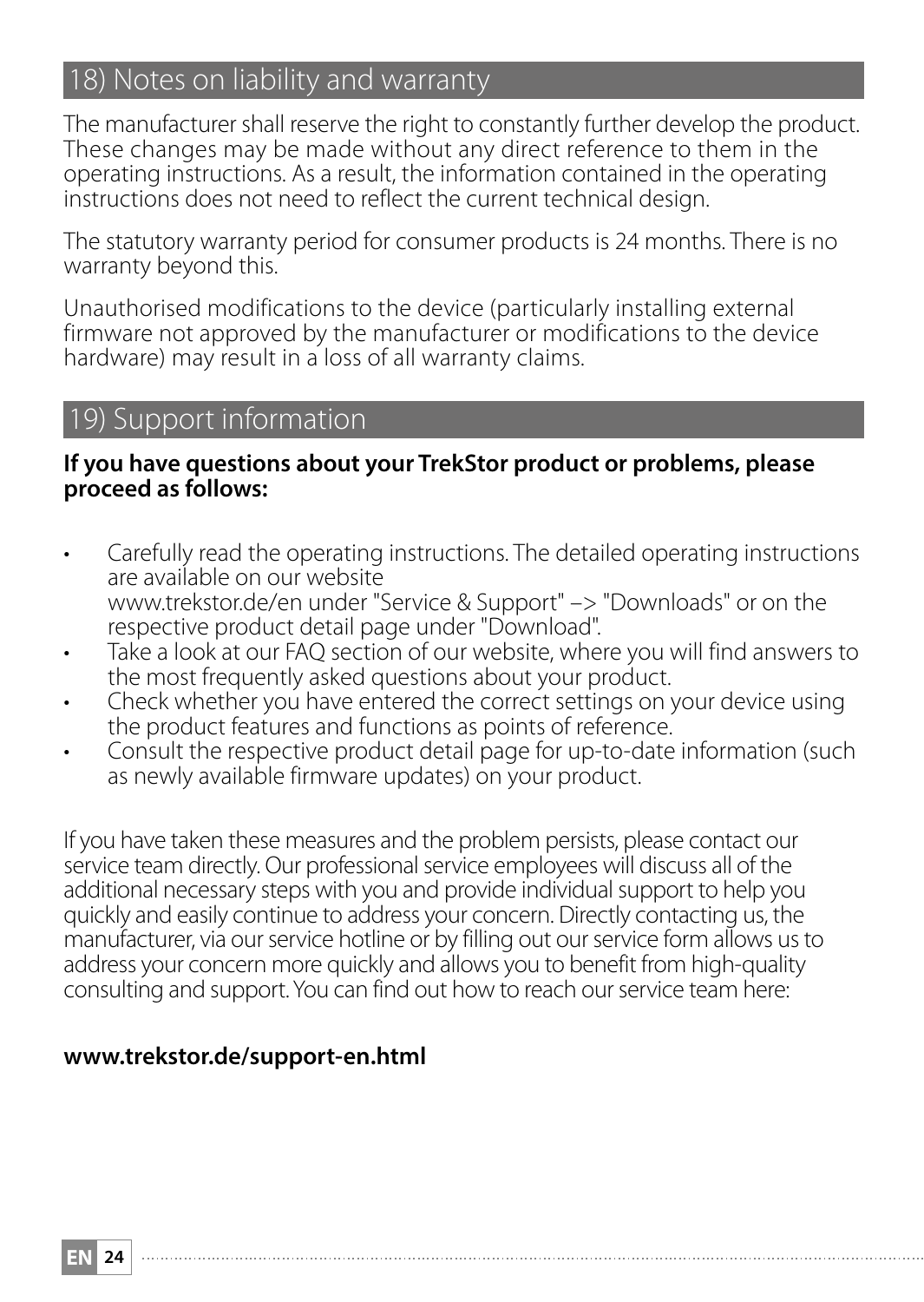# **TREKSTOR**

# **EC DECLARATION OF CONFORMITY**

**TrekStor GmbH** Kastanienallee 8 - 10 D-64653 Lorsch, Germany

| herewith declares that the products |                                                                   |  |  |  |  |
|-------------------------------------|-------------------------------------------------------------------|--|--|--|--|
| Product:                            | MiniPC W2 (MPCW1-432-2)                                           |  |  |  |  |
| Type:                               | Mini PC                                                           |  |  |  |  |
|                                     | comply with the following directive(s):                           |  |  |  |  |
| •99/5/EC                            | <b>Radio Equipment and Telecommunications Terminal Equipment</b>  |  |  |  |  |
| 2004/108/EC                         | <b>EMC Directive: Electromagnetic Compatibility</b>               |  |  |  |  |
| -2009/125/EC                        | <b>Ecodesian and energy labeling</b>                              |  |  |  |  |
| -2011/65/EU                         | RoHS: Hazardous substances in electrical and electronic equipment |  |  |  |  |
| 2006/95/EC                          | <b>Low Voltage Directive</b>                                      |  |  |  |  |